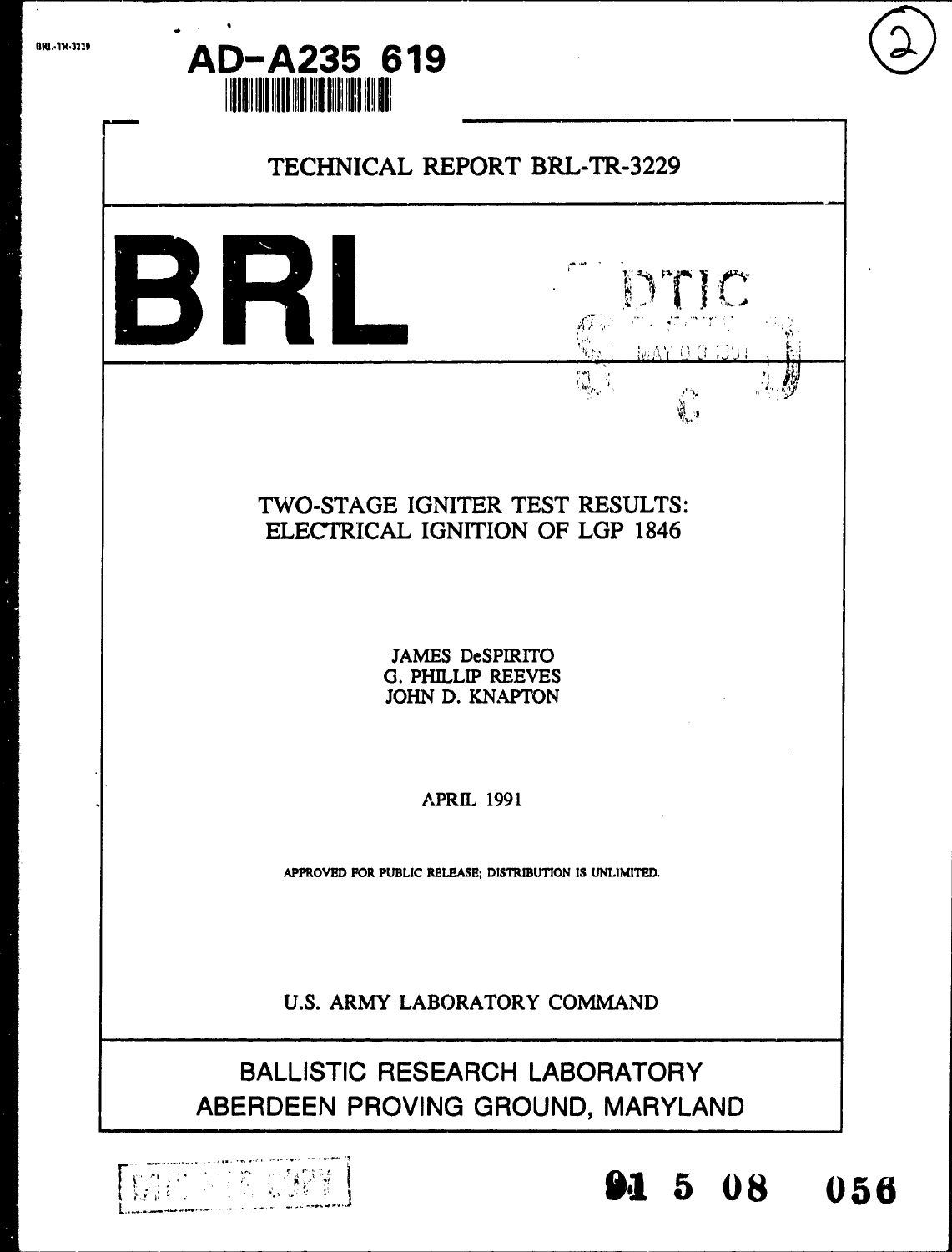#### **NOTICES**

Destroy this report when it is no longer needed. DO NOT return it to the originator.

Additional copies of this report may be obtained from the National Technical Information Service, U.S. Department of Commerce, 5285 Port Royal Road, Springfield, VA 22161.

The findings of this report are not to be construed as an official Department of the Army position, unless so designated by other authorized documents.

The use of trade names or manufacturers' names in this report does not constitute indorsement of any commercial product.

E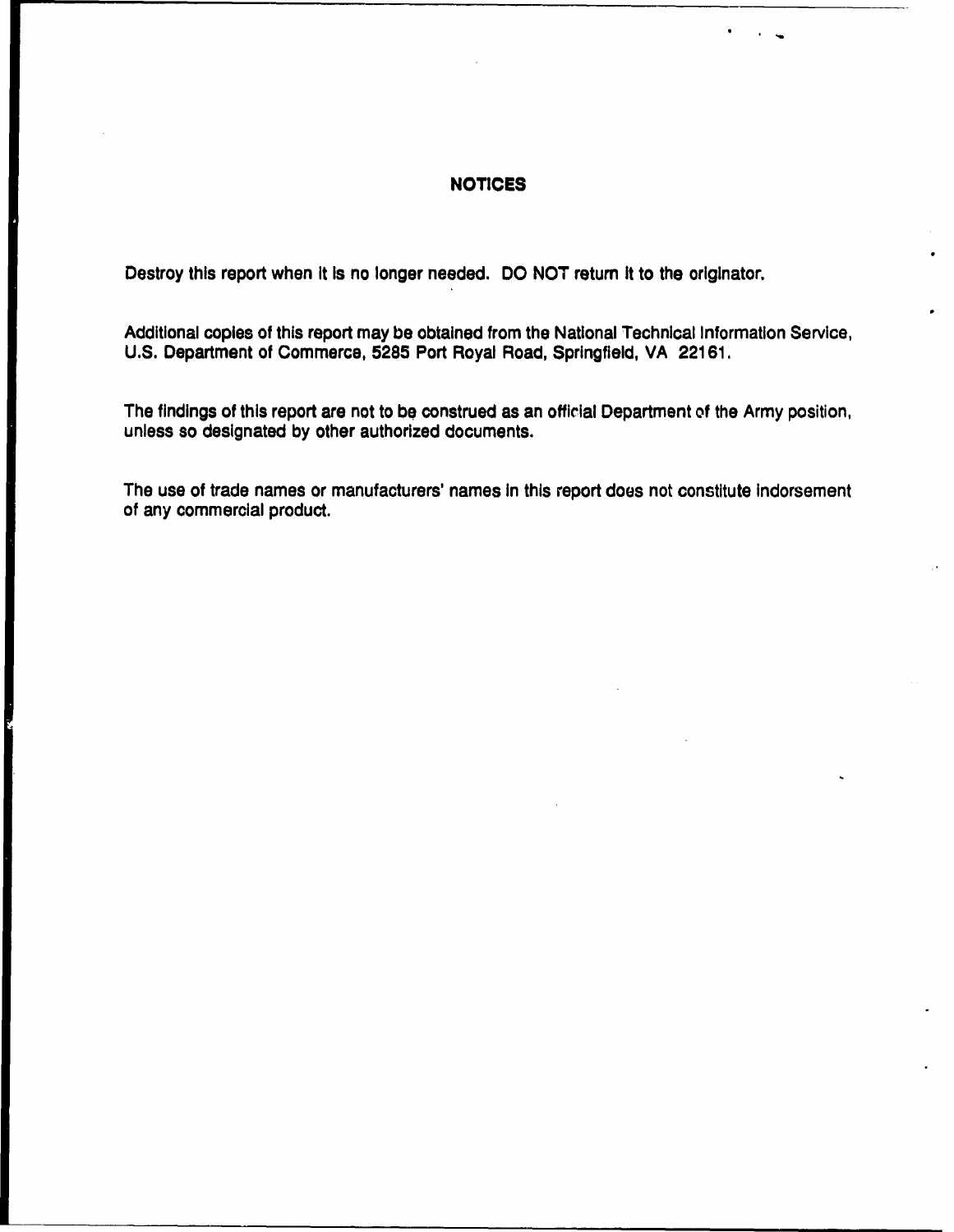# UNCLASSIFIED

| REPORT DOCUMENTATION PAGE                                                                             | Form Approved<br>OMB No. 0704-0188                              |                                    |                                                                                                                                                                                                                                                                                                                                                                                                                                                                                                                                                                                                                                                                                                                 |
|-------------------------------------------------------------------------------------------------------|-----------------------------------------------------------------|------------------------------------|-----------------------------------------------------------------------------------------------------------------------------------------------------------------------------------------------------------------------------------------------------------------------------------------------------------------------------------------------------------------------------------------------------------------------------------------------------------------------------------------------------------------------------------------------------------------------------------------------------------------------------------------------------------------------------------------------------------------|
|                                                                                                       |                                                                 |                                    | Public reporting aurgen for this collection of information is estimated to average 1 nour per response, including the time for reviewing instructions, searching existing data sources.<br>Failhering and maintaining the data needed, and completing and reviewing the collection of information. Send comments regarding this burden estimate or any other aspect of this collection of information. Send comments rega                                                                                                                                                                                                                                                                                       |
| 1. AGENCY USE ONLY (Leave blank)                                                                      | <b>12. REPORT DATE</b>                                          | 3. REPORT TYPE AND DATES COVERED   |                                                                                                                                                                                                                                                                                                                                                                                                                                                                                                                                                                                                                                                                                                                 |
|                                                                                                       | April 1991                                                      | Final, Aug 89-Sep 90               |                                                                                                                                                                                                                                                                                                                                                                                                                                                                                                                                                                                                                                                                                                                 |
| <b>4. TITLE AND SUBTITLE</b>                                                                          |                                                                 |                                    | <b>5. FUNDING NUMBERS</b>                                                                                                                                                                                                                                                                                                                                                                                                                                                                                                                                                                                                                                                                                       |
|                                                                                                       | Two-Stage Igniter Test Results: Electrical Ignition of LGP 1846 |                                    | PR: 1L263637D155<br>DA 309096                                                                                                                                                                                                                                                                                                                                                                                                                                                                                                                                                                                                                                                                                   |
| 6. AUTHOR(S)                                                                                          |                                                                 |                                    |                                                                                                                                                                                                                                                                                                                                                                                                                                                                                                                                                                                                                                                                                                                 |
| James DeSpirito, G. Phillip Reeves, and John D. Knapton                                               |                                                                 |                                    |                                                                                                                                                                                                                                                                                                                                                                                                                                                                                                                                                                                                                                                                                                                 |
| 7. PERFORMING ORGANIZATION NAME(5) AND ADDRESS(ES)                                                    |                                                                 |                                    | 8. PERFORMING ORGANIZATION<br>REPORT NUMBER                                                                                                                                                                                                                                                                                                                                                                                                                                                                                                                                                                                                                                                                     |
| 9. SPONSORING/MONITORING AGENCY NAME(S) AND ADDRESS(ES)<br>U.S. Army Ballistic Research Laboratory    |                                                                 |                                    | 10. SPONSORING / MONITORING<br>AGENCY REPORT NUMBER                                                                                                                                                                                                                                                                                                                                                                                                                                                                                                                                                                                                                                                             |
| ATTN: SLCBR-DD-T<br>Aberdeen Proving Ground, MD 21005-5066                                            |                                                                 |                                    | <b>BRL-TR-3229</b>                                                                                                                                                                                                                                                                                                                                                                                                                                                                                                                                                                                                                                                                                              |
| <b>11. SUPPLEMENTARY NOTES</b>                                                                        |                                                                 |                                    |                                                                                                                                                                                                                                                                                                                                                                                                                                                                                                                                                                                                                                                                                                                 |
| 12a. DISTRIBUTION / AVAILABILITY STATEMENT<br>Approved for public release; distribution is unlimited. |                                                                 |                                    | <b>12b. DISTRIBUTION CODE</b>                                                                                                                                                                                                                                                                                                                                                                                                                                                                                                                                                                                                                                                                                   |
| 13. ABSTRACT (Maximum 200 words)                                                                      |                                                                 |                                    | Test results from a two-stage, electrical liquid propellant igniter are described. Two critical areas are identified<br>relating to the operation of the igniter. The first is the confinement of the liquid propellant in the ignition cavity<br>and the second is the interaction of the gases venting from the precombustion chamber with the liquid propellant<br>booster charge in the antechamber. The design modifications made to ensure proper operation are presented.<br>Typical electrode gap voltage and current values ranged from approximately 1,000-1,500 V and approximately<br>175-185 A, respectively. The energy dissipated into the igniter ranged from 21-30 J, with only 10-30% of this |
| The performance with arcless ignition was comparable to that achieved in arc-based ignition tests.    |                                                                 |                                    | energy due to the arc phase of the discharge. Typical maximum pressures were 502 MPa in the precombustion<br>chamber and 329 MPa in the antechamber. The results of five tests staging up to the maximum booster charge<br>are also presented. The average test chamber pressure rise time in these five tests was 3.55 ms, or about<br>5.4 MPa/ms in the test at maximum charge. A test successfully demonstrating arcless ignition is also presented.                                                                                                                                                                                                                                                         |
| <b>14. SUBJECT TERMS</b>                                                                              |                                                                 |                                    | <b>15. NUMBER OF PAGES</b>                                                                                                                                                                                                                                                                                                                                                                                                                                                                                                                                                                                                                                                                                      |
| Liquid Propellants; Igniters; Regenerative Liquid Propellant Guns;<br><b>Electrical Ignition</b>      | 24<br><b>16. PRICE CODE</b>                                     |                                    |                                                                                                                                                                                                                                                                                                                                                                                                                                                                                                                                                                                                                                                                                                                 |
| 17. SECURITY CLASSIFICATION                                                                           | SECURITY CLASSIFICATION<br>18.                                  | SECURITY CLASSIFICATION<br>19.     | <b>20. LIMITATION OF ABSTRACT</b>                                                                                                                                                                                                                                                                                                                                                                                                                                                                                                                                                                                                                                                                               |
| OF REPORT                                                                                             | OF THIS PAGE                                                    |                                    |                                                                                                                                                                                                                                                                                                                                                                                                                                                                                                                                                                                                                                                                                                                 |
| <b>UNCLASSIFIED</b>                                                                                   | <b>UNCLASSIFIED</b>                                             | OF ABSTRACT<br><b>UNCLASSIFIED</b> | UL                                                                                                                                                                                                                                                                                                                                                                                                                                                                                                                                                                                                                                                                                                              |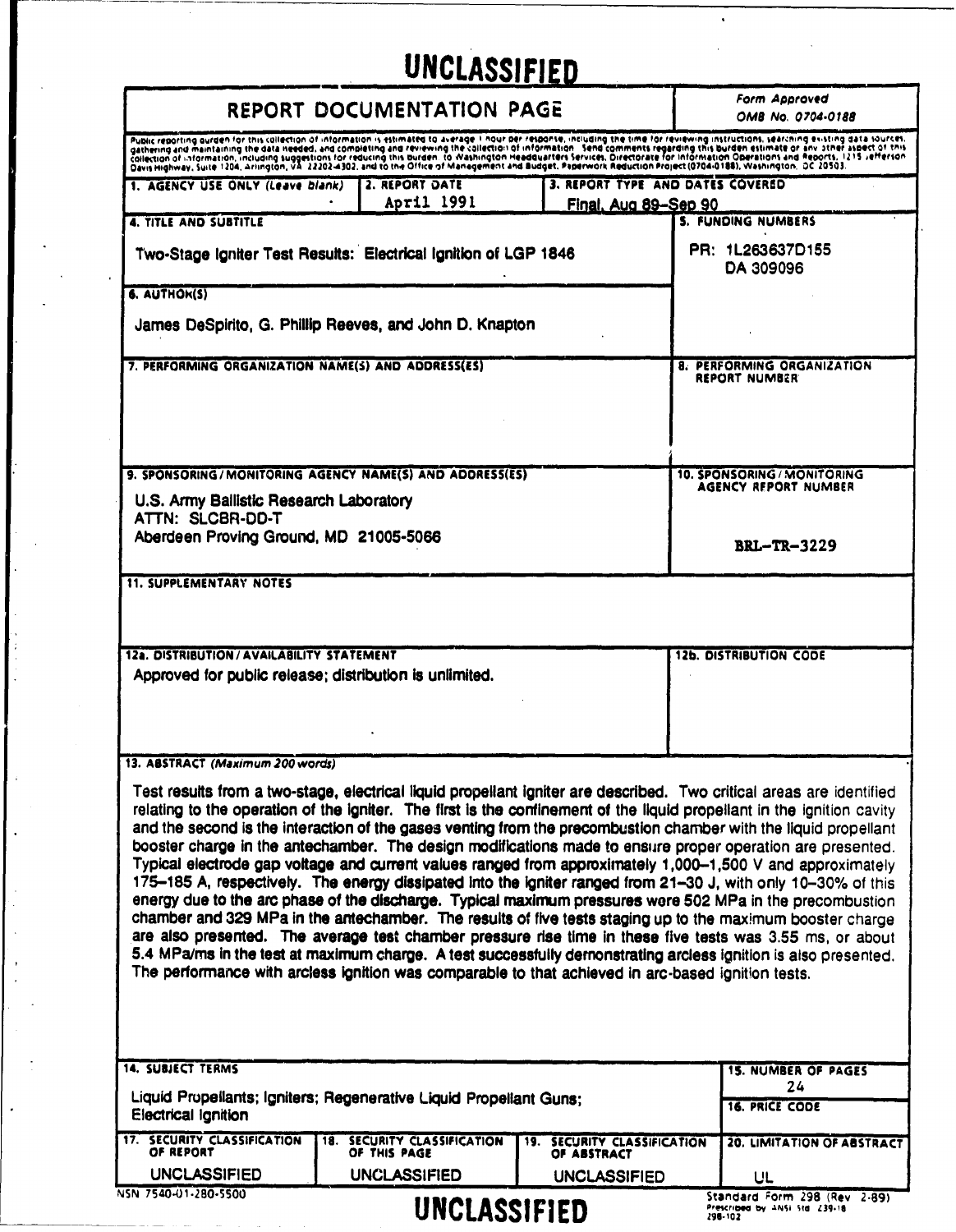INTENTIONALLY LEFT BLANK.

--- --

 $\mathcal{F}_{\mathcal{A}}$ 

 $\mathbf{v}$ 

 $\hat{\mathcal{A}}$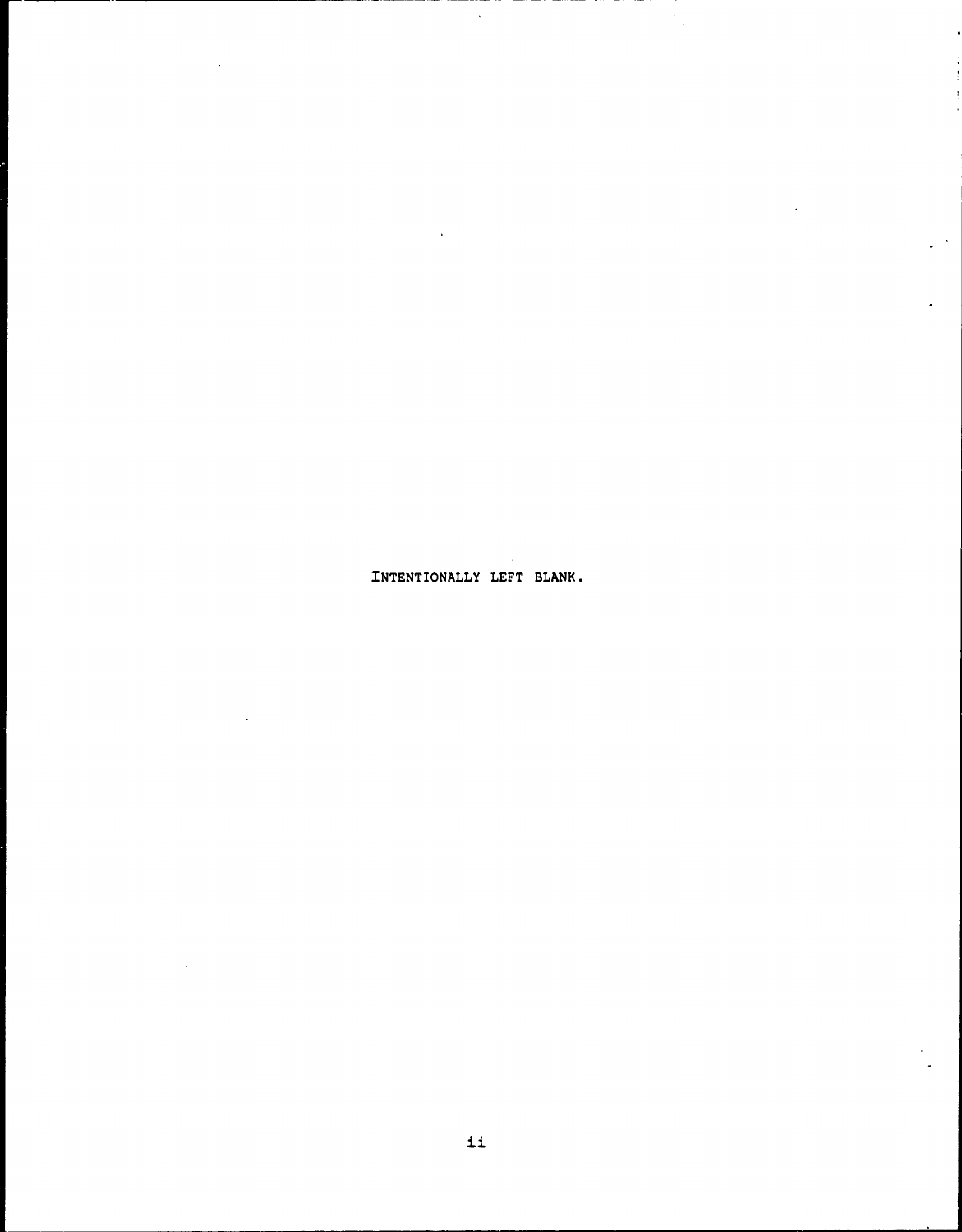### TABLE OF CONTENTS

|                           | Page                            |
|---------------------------|---------------------------------|
|                           | $\mathbf{v}$                    |
|                           | $\mathbf{v}$                    |
| $\mathbf{1}$ .            | $\mathbf{1}$                    |
| 2.                        | $\overline{2}$                  |
| 2.1<br>2.2<br>2.3<br>2.4  | $\overline{2}$<br>$\frac{4}{5}$ |
| 3.                        | $\overline{7}$                  |
| 4.                        | 15                              |
| $\overline{\mathbf{5}}$ . | 17                              |
|                           | 19                              |

| $_{\rm HSP}$ , $G$ |                                                        |  |
|--------------------|--------------------------------------------------------|--|
|                    | Accession For                                          |  |
| DTIC TAB           | NTIS GRAAI<br>Σ<br>dner rovnoed<br>71<br>Juncification |  |
| Ву.                | Distribution/                                          |  |
|                    | Availability Codes                                     |  |
| Dist               | Mvail and/or<br>Special                                |  |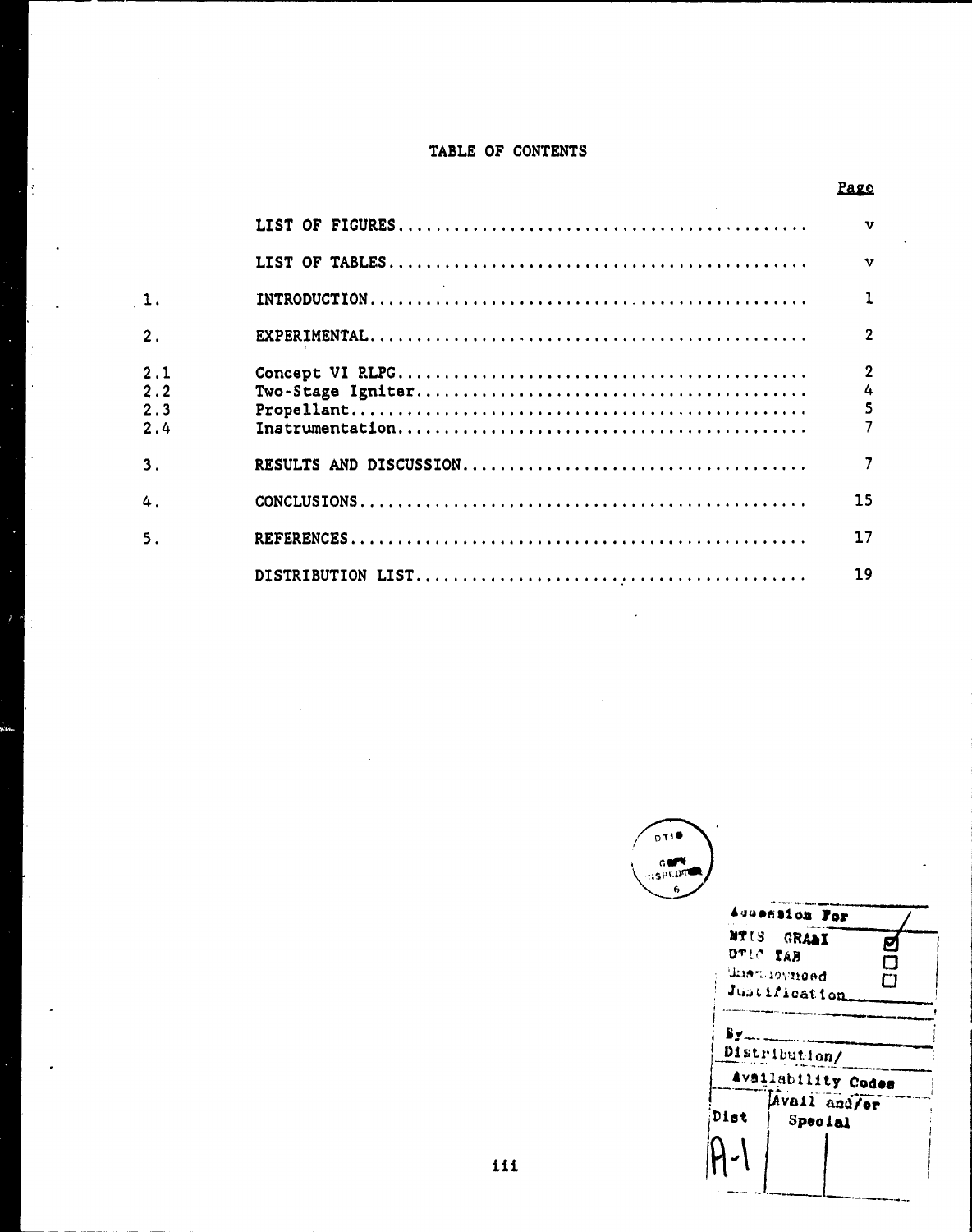INTENTIONALL? LEFT BLANK.

 $\bar{\beta}$ 

 $\bar{z}$ 

 $\ddot{\phantom{0}}$  $\ddot{\phantom{1}}$ 

 $\bar{z}$ 

 $\sim$ 

 $\bullet$ 

 $\hat{\phantom{a}}$ 

 $\ddot{\phantom{a}}$ 

 $\hat{\mathbf{A}}$ 

l,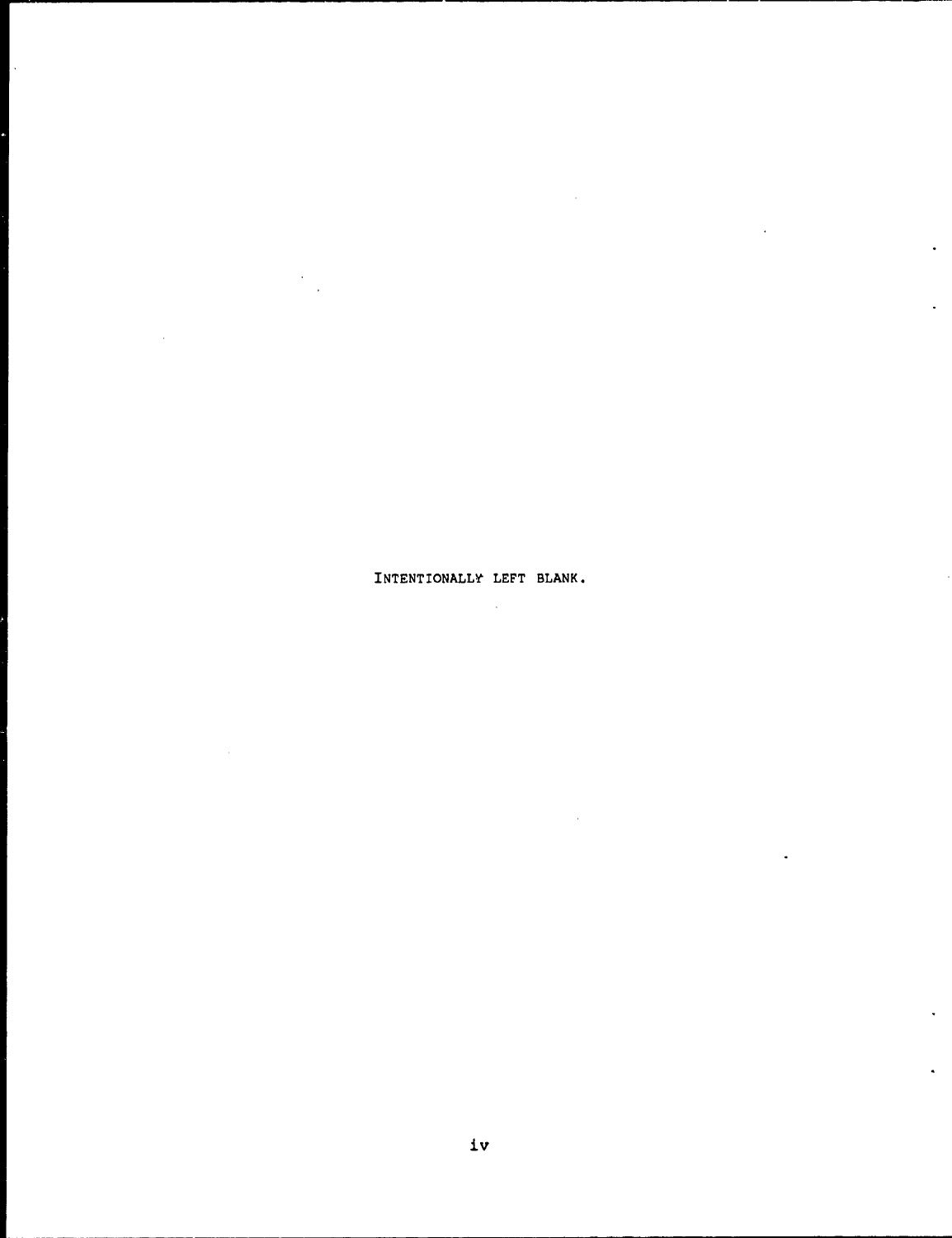#### LIST OF FIGURES

 $\hat{\mathbf{v}}$ 

 $\ddot{\phantom{a}}$ 

 $\vert$  .

 $\mathbf{R}$ 

 $\overline{\phantom{a}}$  .

 $\ddot{\phantom{a}}$ 

 $\ddot{\phantom{0}}$ 

 $\ddot{\phantom{1}}$ k.

Ŀ.

| <b>Figure</b>   |                                                                                                                                                    | Page                    |
|-----------------|----------------------------------------------------------------------------------------------------------------------------------------------------|-------------------------|
| $\mathbf{1}$    | Concept VI Regenerative Liquid Propellant Gun                                                                                                      | $\overline{\mathbf{3}}$ |
| $\mathbf{2}$    |                                                                                                                                                    | $6\overline{6}$         |
| 3               | Internal Components of Two-Stage Igniter                                                                                                           | $6\phantom{1}$          |
| 4               | Electrode Gap Voltage (Solid Line) and Current (Dotted Line),                                                                                      | 9                       |
| 5.              | Precombustion Chamber (Solid Line) and Antechamber (Potted<br>Line) Pressures, Test No. 1846-52                                                    | 10                      |
| 6.              | Filtered Precombustion Chamber Pressures                                                                                                           | 11                      |
| 7               |                                                                                                                                                    | 11                      |
| 8               |                                                                                                                                                    | 12                      |
| 9               | Electrode Gap Voltage (Solid Line) and Current (Dotted Line)<br>in "arcless" ignition test, Test No. 1846-57                                       | 13                      |
| 10 <sup>°</sup> | Precombustion Chamber Pressure in "arcless" ignition test.<br>Test No. 1846-57, (Solid Line) and test with arc breakdown,                          | 14                      |
| 11              | Antechamber Pressure in "arcless" ignition test,<br>Test No. 1846-57, (Solid Line) and test with arc breakdown,<br>Test No. 1846-50 (Dotted Line)  | 14                      |
| 12              | Test Chamber Pressure in "arcless" ignition test,<br>Test No. 1846-57, (Solid Line) and test with arc breakdown,<br>Test No. 1846-50 (Dotted Line) | 15                      |

#### LIST OF TABLES

| Table |                                                             | <u>Page</u> |
|-------|-------------------------------------------------------------|-------------|
|       | 1 Composition and Physical and Thermochemical Properties of |             |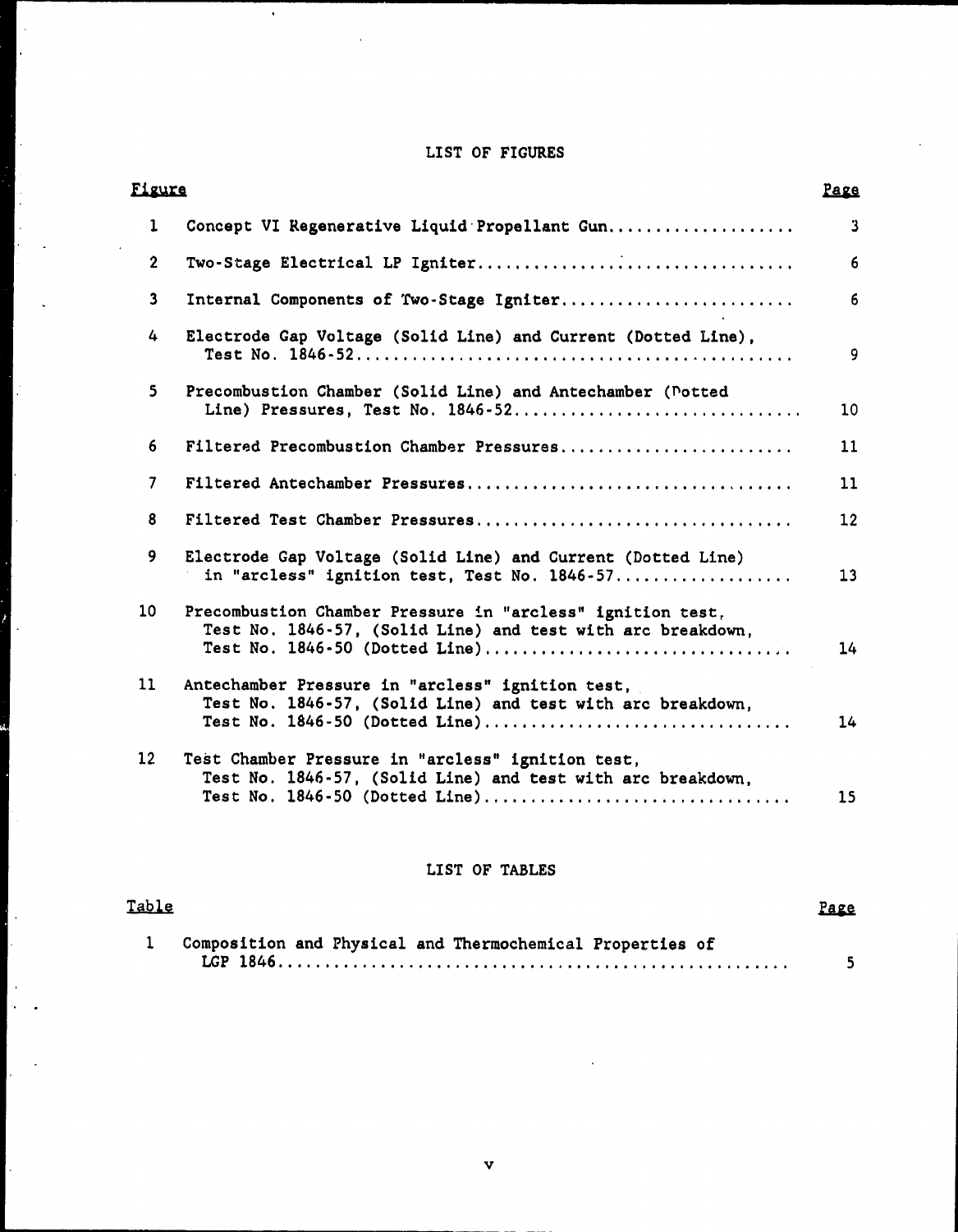INTENTIONALLY LEFT BLANK.

 $\overline{a}$ 

 $\overline{a}$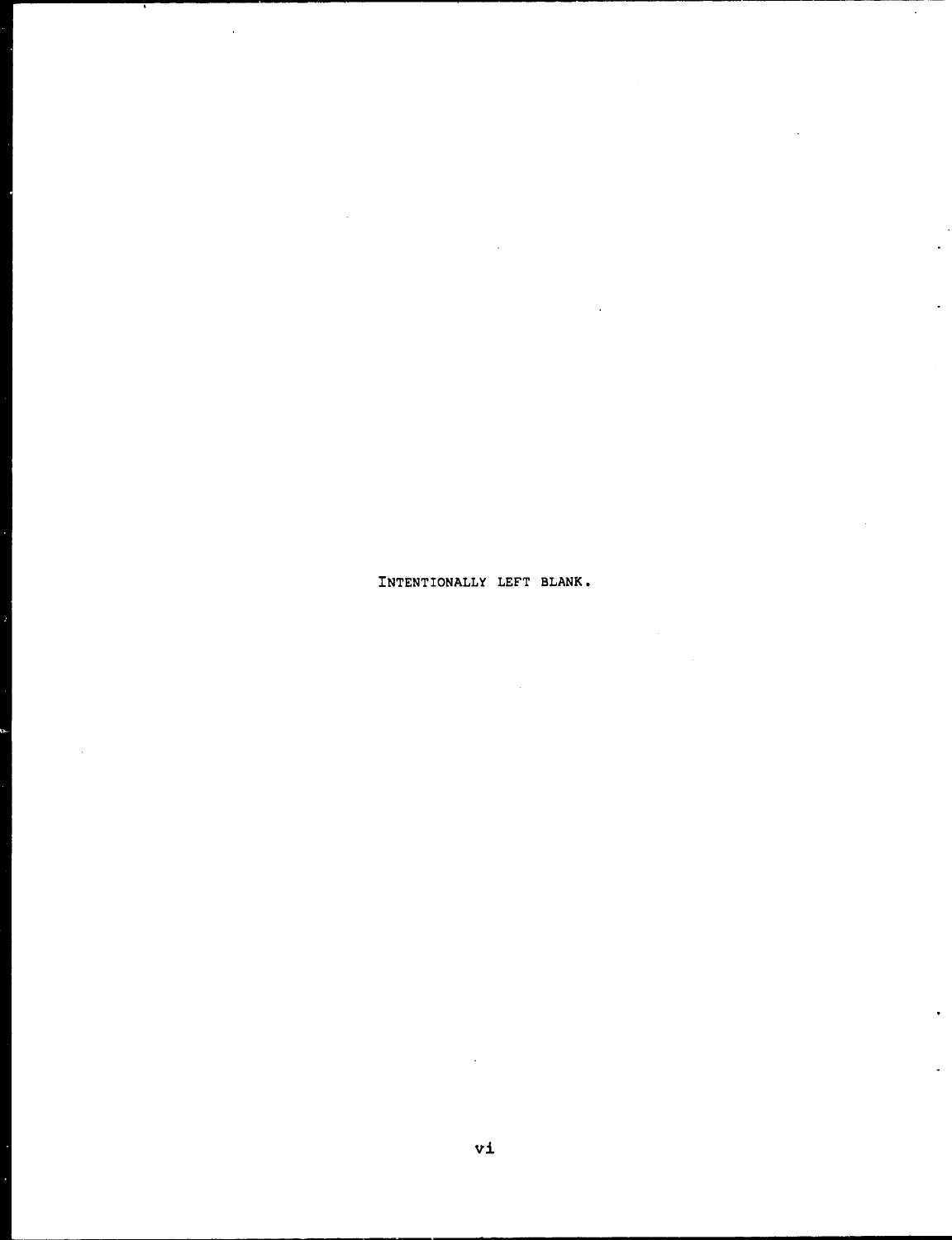#### **1.** INTRODUCTION

The development of a practical liquid propellant (LP) based ignition system for medium and large caliber regenerative liquid propellant guns (RLPGs) is an important goal of the US Army's LP gun program. The main igniter development affort in the US is being conducted by General Electric Defense Systems Department (GEDSD), with supporting research being conducted at the US Army Ballistic Research Laboratory (BRL) and the Ernst-Mach-Institut (EMI), Germany. These programs have concentrated on developing small scale (30-mm caliber) igniters that can then be used as the first stage of an ignition system for a 155-mm RLPG (Giovanetti and Jardine, 1989; Klingenberg et al., 1989; Klingenberg et al., 1990a; Klingenberg et al., 1990b). In addition, GEDSD has developed large scale igniter design concepts (Giovanetti et al., 1988).

The guidelines for developing LP ignition systems were determined from tests performed by GEDSD using solid propellant igniters in 30-mm and 105-mm RLPG fixtures. It was determined that the best gun performance was achieved when the igniter supplied enough hot gas and burning propellant to raise the gun combustion chamber to between 17 and 21 MPa, with a rise rate of about 4 to 8 MPa/ms. These conditions would ensure that the start-up of the regenerative cycle, i.e., initial piston motion and propellant injection, was appropriate. A description of the RLPG is provided below.

The method of igniting the LP in the RLPG ignition system was chosen to be electrical discharge (DeSpirito and Knapton, 1988). This method offers favorable logistical advantages, such as a practical means of achieving multi-shot capability, reduced packaging size, and the availability of the power source on the vehicle. In addition, the feasibility of electrically igniting the class of LPs currently being tested was demonstrated in previous work by Carleton et al. (1986a; 1986b; 1987).

Preliminary test results from the Two-Stage Igniter were reported previously (DeSpirito et al., 1989a; DeSpirito et al., 1989b). These reports described the problems that were encountered relating to the ignition and successful staging of the igniter charge to that appropriate for a 30-mm RLPG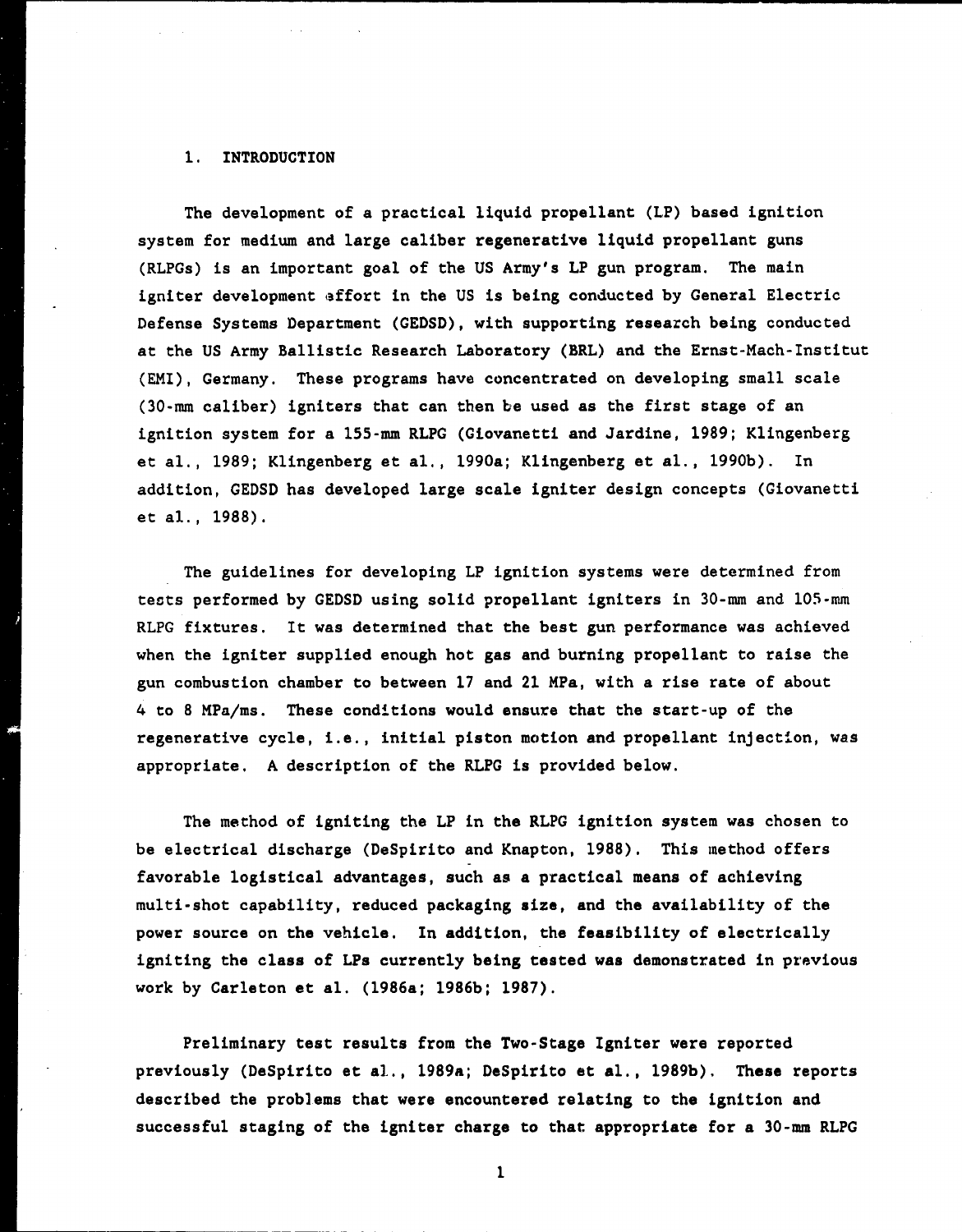scale igniter. The present report summarizes those problems and describes the changes that were made to overcome them. In addition, test results demonstrating the performance of the igniter is presented. Test results demonstrating "arcless" ignition, as was achieved with the earlier, Single-Stage Igniter (DeSpirito et al., 1987; Klingenberg et al., 1989; Klingenberg at al., 1990a; DeSpirito at al., 1990), is also presented.

#### 2. EXPERIMENTAL

 $\lambda_2$ 

A detailed description of the experimental set-up can be found in the reports by DeSpirito et al. (1989a; 1989b). Therefore, only an overview of the hardware and test set-up will be presented here. The tests described in this report were performed with the igniter venting into a closed test chamber rather than a gun fixture. This test chamber simulated the initial free volume, **100** cm3 , of the combustion chamber of the 30-mm RLPG Concept VI RLPG at the BRL. The chamber was initially filled with air at atmospheric pressure.

2.1 Concept VI RLPG. The Concept VI RLPG and the typical location of the igniter is shown in Figure **1.** The operation of the Concept VI RLPG is described in the literature (Mandzy et al., 1987), therefore only a brief overview will be presented here as it relates to the operation of the igniter. The upper half of Figure 1 showe the injection piston and the projectile in the "before firing" position, while the lower half shows the "after firing" configuration. The LP reservoir is initially sealed to prevent leakage of LP into the combustion chamber and to allow prepressurization of the LP reservoir. To begin the cycle, the igniter, whether solid or liquid, is fired and the pressure developed inside the igniter vents into the combustion chamber. The pressure thus developed forces the injection piston to the rear, breaking the chamber-to-reservoir seal, and injecting propellant into the combustion chamber. The injected propellant mixes with the igniter gases and burns, increasing the combustion chamber pressure further. The differential area (combustion chamber side/LP reservoir side) of the injection piston maintains higher pressure in the LP reservoir than in the combustion chamber. As a result, the liquid propellant continues to be injected from the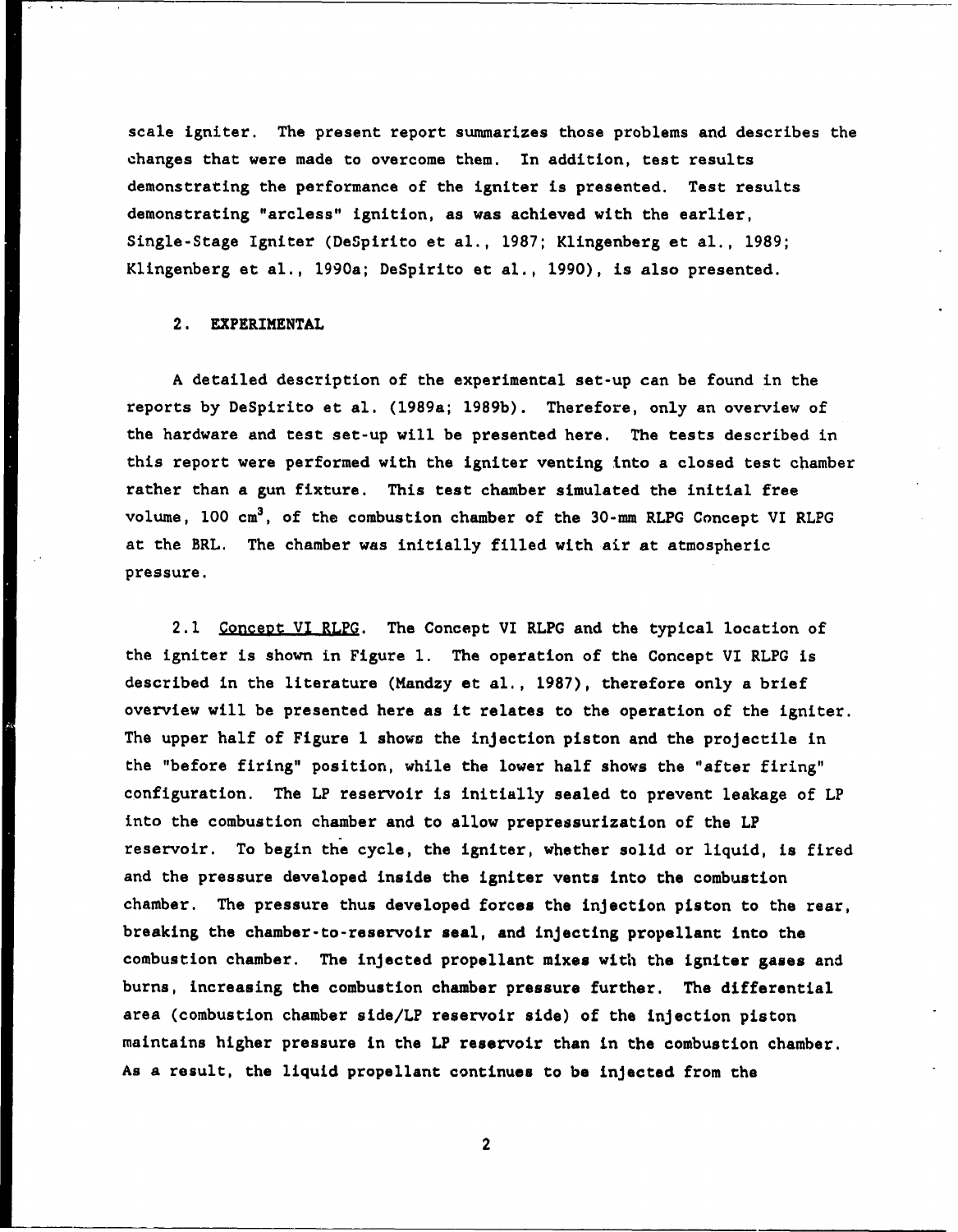reservoir, through the annular orifice formed by the inner diameter of the piston and the outer diameter of the center control rod, until the piston reaches the end of its stroke.



#### Figure 1. Concept VI Regenerative Liquid Propellant Gun.

It is important to control the venting of the igniter gases so that start-up of the regenerative cycle functions properly. For example, if the igniter is too powerful, the injection piston may move rearward too fast, resulting in a pressure wave within the LP reservoir. This could lead to the pressure in the LP reservoir dropping below that in the combustion chamber, possibly allowing hot gases to get into the LP reservoir and leading to ignition in that region. The result would be a "piston reversal," where the piston would move to the forward part of the combustion chamber, allowing the LP to burn in a "bulk-like" fashion. On the other hand, if the igniter is too weak, the propellant injected into the combustion chamber after the igniter is fired may not ignite properly, resulting in a "hang-fire." In this case, the piston could continue to move rearward due to the pressure from the igniter,

 $\mathbf{3}$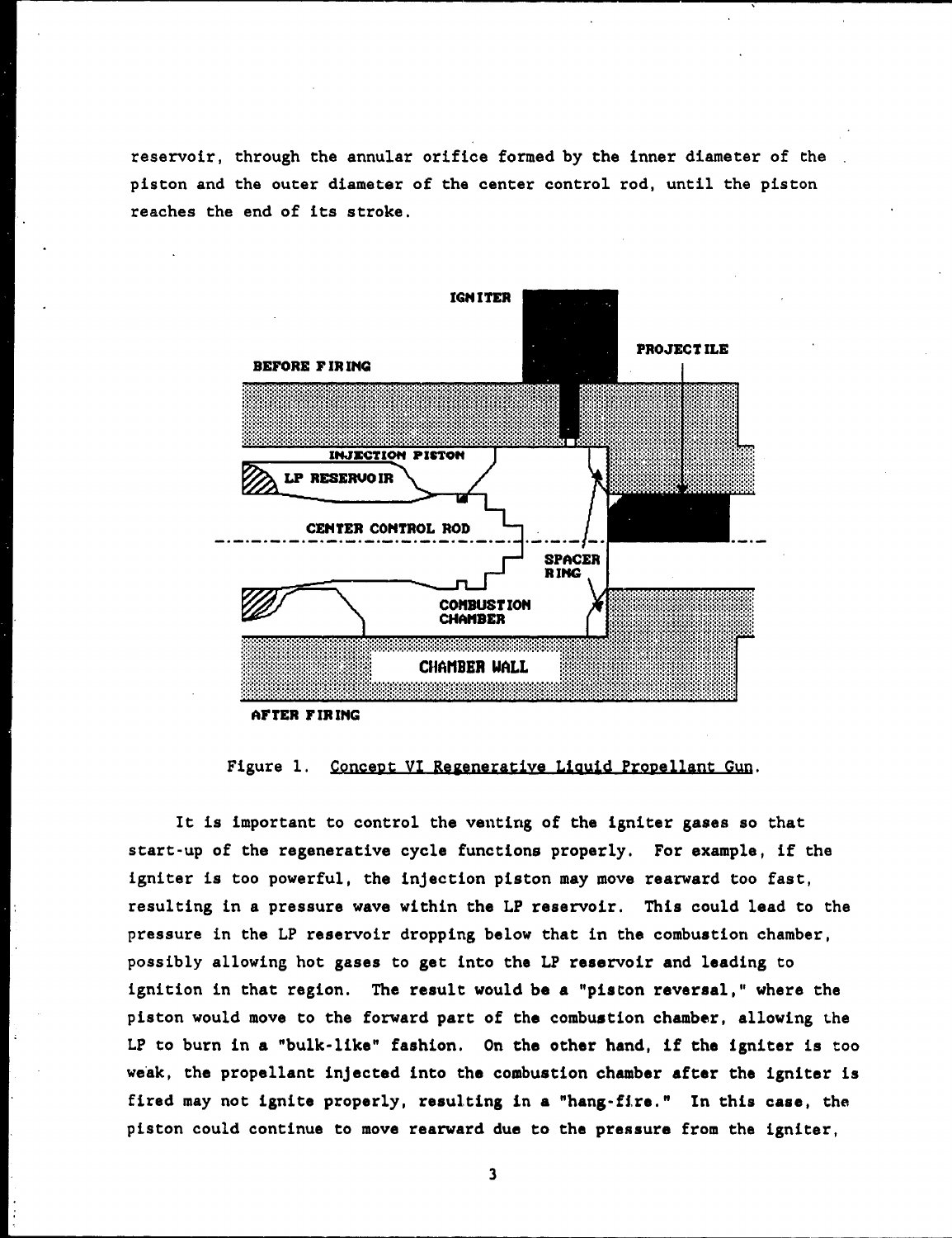injecting more LP into the combustion chamber. This LP could ignite at any time that the fizz-to-flame transition requirement has been reached, resulting in a faster than normal pressure rise rate. Neither of these scenarios would necessarily lead to catastrophic failure of the hardware, however, higher than normal pressures and some hardware damage would probably result.

2.2 Two-Stage Igniter. The Two-Stage Igniter, shown in Figure 2, consists of a precombustion chamber, an antechamber, and a vent tube for integrating into a test chamber or gun fixture. The diameter of the igniter body is 7.6 cm and the length of the assembly is about 30 cm. The electrical ignition of the LP takes place in the precombustion chamber, which is completely filled with 0.5 **cm3** of LP. A high current pulse is discharged between the center and outer electrodes. The theory of operation is that the combustion of the propellant in the precombustion chamber forces some unburned propellant and combustion gases into the antechamber containing an additional LP booster charge. This additional propellant then burns in the antechamber and vents into a test chamber. The reaction in the precombustion chamber is confined by an orifice that is a long, constant diameter tube, or "inertial column," which is initially filled with LP. The theory is that the inertia of the column of liquid will provide the required confinement of the reaction in the precombustion chamber during the early initiation phase.

Figure 3 shows a close-up of the internal components of the Two-Stage Igniter. The igniter components are fabricated of PH 13-8 Mo Stainless Steel, teflon, and Macor glass ceramic. The center electrode assembly consists of the center electrode mounted in the body with teflon and Macor glass ceramic insulators. The center electrode is 1.5 mm in diameter and its length car, be varied from 3.2 mm to 7.9 mm by using additional teflon spacers. All tests were performed with a hemispherical tipped center electrode. The diameter of the precombustion chamber is 4.8 mm, making the distance between the electrodes 1.7 mm. Three inertial column diameters were tested, 2.1, 2.3 and 2.6 mm. The "vent orifice bolt," shown in Figure 3, is used to prevent any unburned propellant that is ejected from the precombustion chamber from going directly out of the antechamber through the vent tube. The original vent orifice bolt design was modified to include the "afterburner" chamber used by Giovanetti and Jardine (1989). The afterburner, shown in Figures 2 and 3, is

بينانم<br>.<br>.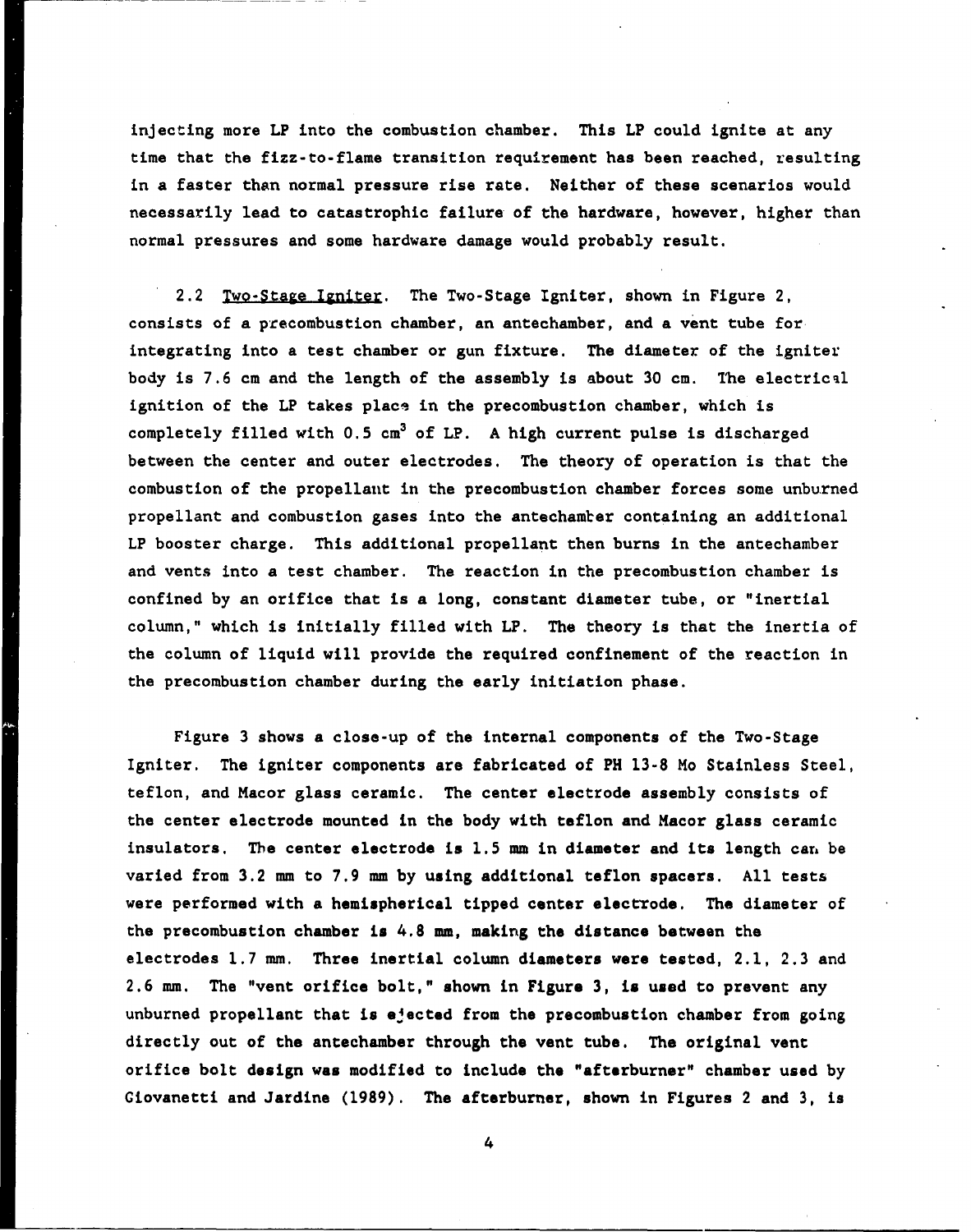a small chamber between the precombustion chamber orifice and the antechamber. The afterburner traps any unburned LP that is ejected from the precombustion chamber and ensures that it ignites. The igniter is tested while in the horizontal position and the LP is loaded into both the precombustion chamber and the antechamber with a syringe.

2.3 Propellant. Liquid Gun Propellant (LGP) 1846 was used in all tests. The composition and physical and thermochemical properties of this propellant are listed in Table **1** (Freedman, 1988; Decker et al., 1987). It should be noted that LGP 1846 has a relatively high electrical conductivity, which enhances the feasibility of igniting the propellant without arc breakdown (Kirshner and Stiefel, 1968).

|  |  |  | Table 1. Composition and Physical and Thermochemical Properties of LGP 1846. |  |  |
|--|--|--|------------------------------------------------------------------------------|--|--|
|  |  |  |                                                                              |  |  |

|      | Composition<br>HAN <sup>4</sup> TEAN <sup>b</sup> H <sub>2</sub> O, |      | Density,          | Electrical Flame<br>Conduct., | Temp., | Impetus, | Co-volume, Frozen      | Gamma,     |
|------|---------------------------------------------------------------------|------|-------------------|-------------------------------|--------|----------|------------------------|------------|
|      | weight &                                                            |      | g/cm <sup>3</sup> | $ohm^{-1}$ -cm <sup>-1</sup>  | K      | J/g      | $\text{cm}^3/\text{g}$ | $(-\cdot)$ |
| 60.8 | 19.2                                                                | 20.0 | 1.43              | 0.076                         | 2469   | 898.3    | 0.677                  | 1.2225     |

8Hydroxylammonium Nitrate bTriethanolammonium Nitrate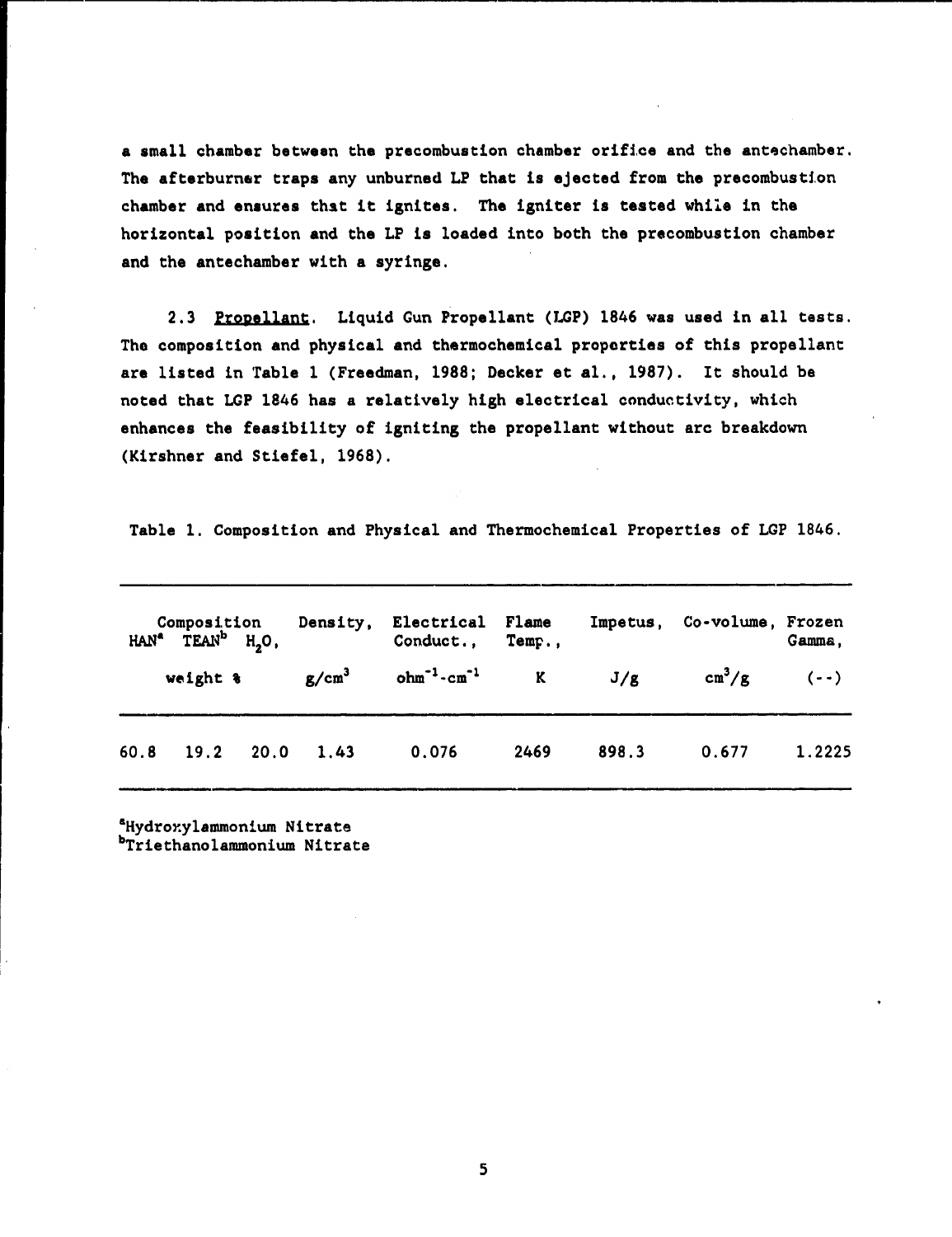





Figure 3. Internal Components of Two-Stage Igniter.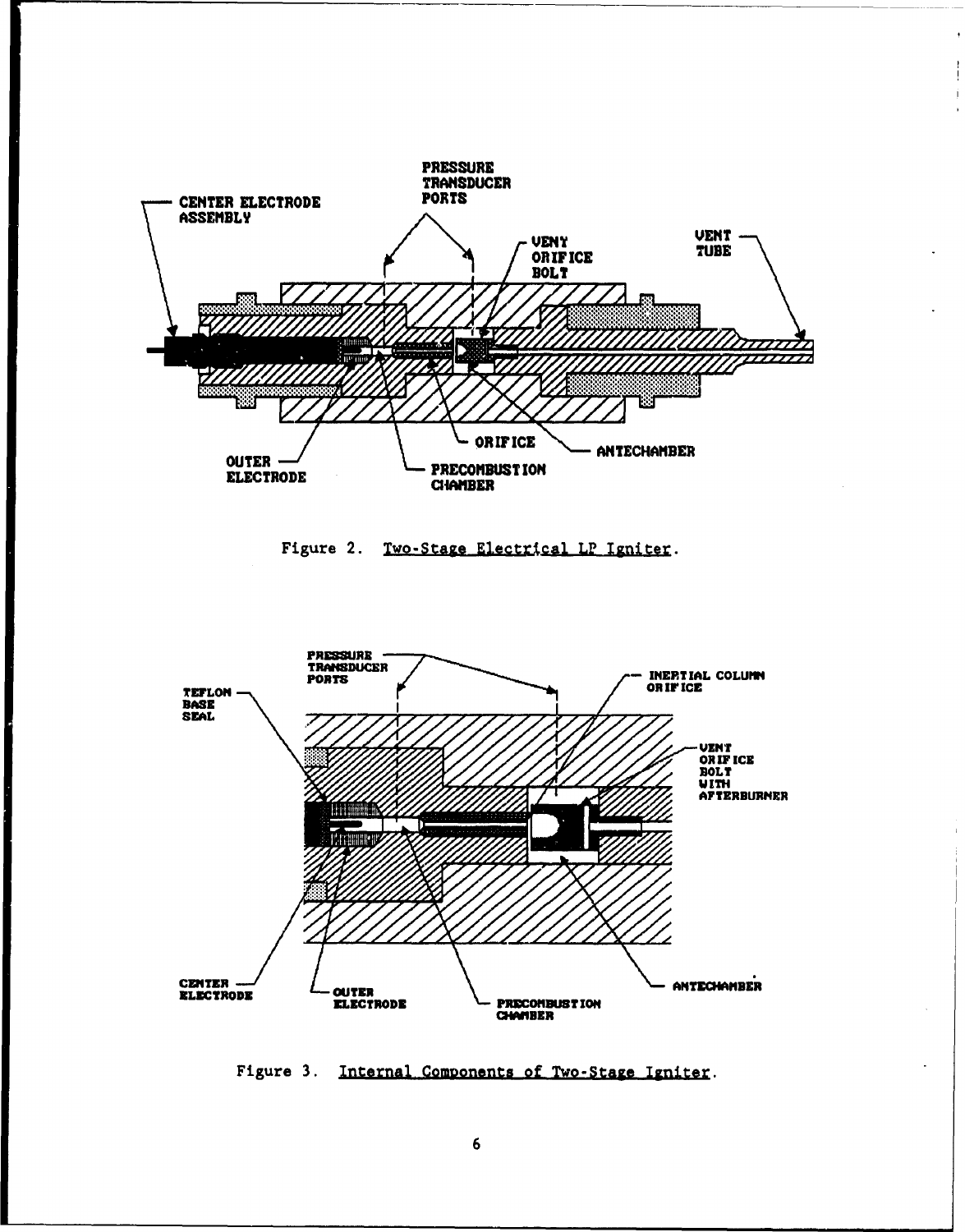2.4 Instrumentation. The parameters that were measured in each test were the current and voltage versus time across the electrode gap and the pressure versus time in the precombustion chamber, the antechamber, and the test chamber. The pressures were measured with Kistler 607C4 pressure transducers and all data was recorded on a digital oscilloscope. The electrical power and energy dissipated were then calculated from the current and voltage measurements.

A high current pulse former was used to transfer the electrical energy to the igniter. The inductance, resistance, and capacitance of the pulse forming network of this device can be varied in order to change the pulse characteristics. For the tests described in this report the capacitance was  $7 \mu$ F, the maximum available, and the inductance was 2.5 mH. The circuit resistance was approximately 2  $\Omega$ . The initial stored energy in the discharge circuit was 56 J. Two important characteristics of this device are that the maximum voltage across the load is limited to 2000 V and that an open circuit voltage is not allowed to remain on the load. If a large voltage exists across the load at what would be the end of the normal short circuit pulse for the circuit configuration (420  $\mu$ s in this case), the pulse former will drain the charge from the circuit. This latter characteristic will be evident in the voltage traces presented in the next section, where the voltage drops to zero at about  $420 \mu s$ , when an open circuit most likely exists across the electrodes because of combustion of the LP.

3. RESULTS AND DISCUSSION

ı,

Preliminary tests (DeSpirito et al., 1989a; DeSpirito et al., 1989b; Klingenberg et al., 1990a) identified two critical parameters in the operation of the igniter that needed special attention. Both of these were also encountered by Giovanetti et al. (1988; 1989) at GEDSD. The first critical parameter that was found in the operation of the igniter was the amount of confinement of the LP in the precombustion chamber. The confinement must be great enough to lead to the transition to sustained combustion or a misfire would result. The confinement of the LP can be increased by decreasing the diameter of the orifice of the precombustion chamber. However, we controlled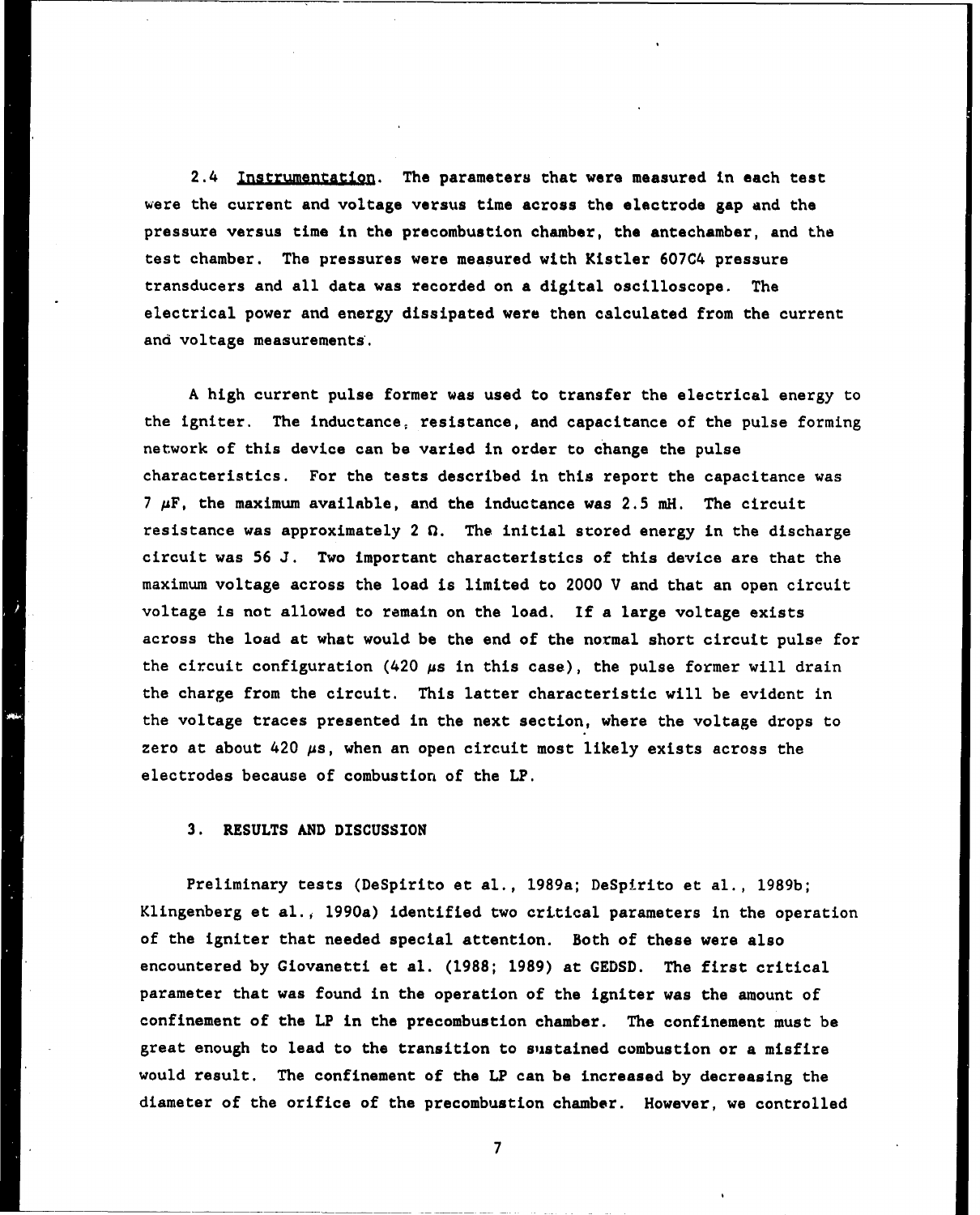the confinement of the LP in the precombustion chamber with the inertial column orifice described above. We used this method of confinement, rather than decreasing the diameter of a normal orifice, because we believed that we could achieve an increased amount of confinement while using a larger diameter inertial column. This was important because too small of an orifice could lead to extremely high pressures in the precombustion chamber. However, the confinement due to the inertial column is substantially reduced once the bulk of the liquid in the column has been ejected. Another parameter found to be critical to the operation of the igniter was the ignition of the booster charge in the antechamber. Our preliminary tests, without the afterburner described above, resulted in quenching of the combustion in the antechamber when an LP booster charge greater than 0.75 **cm3** was loaded. The installation of the afterburner provided the mixing and confinement needed for sustained combustion of the LP that was ejected from the precombustion chamber. The larger booster charges apparently provided too large of a heat sink for the amount of mixing that was ocurring without the afterburner. The methods we used to overcome these two problem areas and ensure the proper operation of the igniter were first applied by Giovanetti et al. at GEDSD.

The electrical characteristics of the igniter operation may be summarized as follows. The maximum current ranged from approximately 175 to 185 A and the voltage ranged from approximately 1000 to 1500 V. The energy that was dissipated into the igniter ranged from 21 to 30 J, with only 10 to 30 petcent of this energy due to the arc phase of the discharge. Figure 4 shows typical electrode gap voltage and current traces (Test No. 1846-52) for tests in which arc breakdown occurred. The details of the characteristics of these traces are explained elsewhere by DeSpirito et al. (1987; 1989b). Note that the current trace in Figure 4 is scaled up by a factor of ten.

Typical precombustion chamber and antechamber pressure traces (Test No. 1846-52) are shown in Figure 5. Pressure oscillations were observed on both signals. The lower frequency (20 kHz) oscillation on the precombustion chamber pressure (solid line in Figure 5) appeared to be the longitudinal mode of the chamber, most likely caused by ignition at the base of the precombustion chamber. The higher frequency oscillations on both signals are most likely a combination of acoustical modes of the chambers and combustion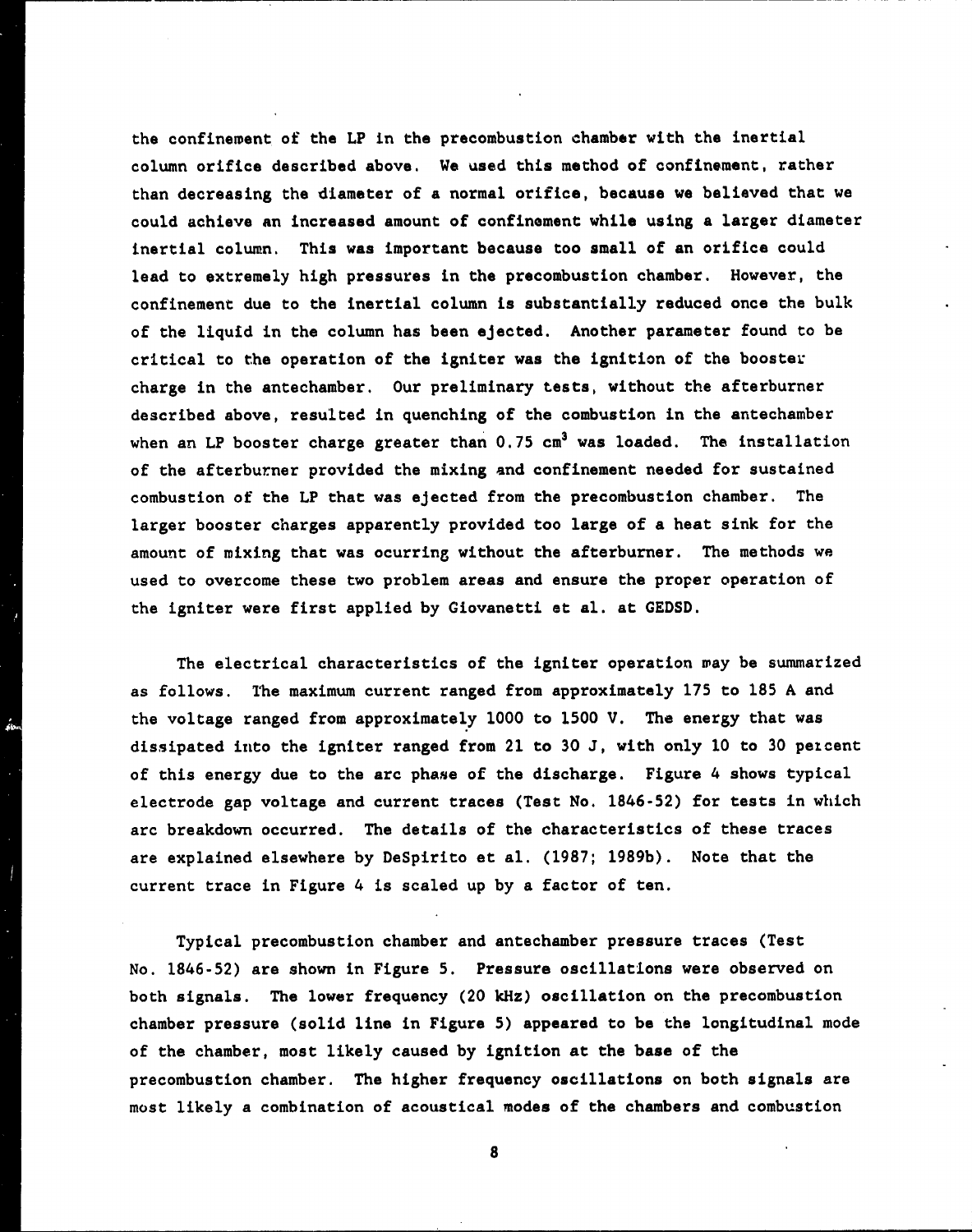disturbances. The oscillations have not posed any problems in our igniter testing and they will not be addressed here. The initial section of the signals were affected by interference from the current pulse, as evidenced by the negative values in Figure 5. Although this interference was minimized in our testing, it was not eliminated, resulting in a small error (<5%) in the first 500  $\mu$ s of the pressure traces. After ignition of the LP takes place, the pressure in the precombustion chamber begins to rise rapidly. This pressure blows down into the antechamber where the booster charge  $(2.0 \text{ cm}^3 \text{ of }$ LP in this test) is ignited and begins to combust. The pressure in the antechamber blows down into the 100-cm<sup>3</sup> test chamber. The maximum pressures in this test, taken from filtered pressure signals (l0-kHz, low pass), were 502 MPa in the precombustion chamber, 329 MPa in the antechamber, and 16 MPa in the test chamber.



Figure 4. Electrode Gap Voltage (Solid Line) and Current (Dotted Line). Test No. 1846-52.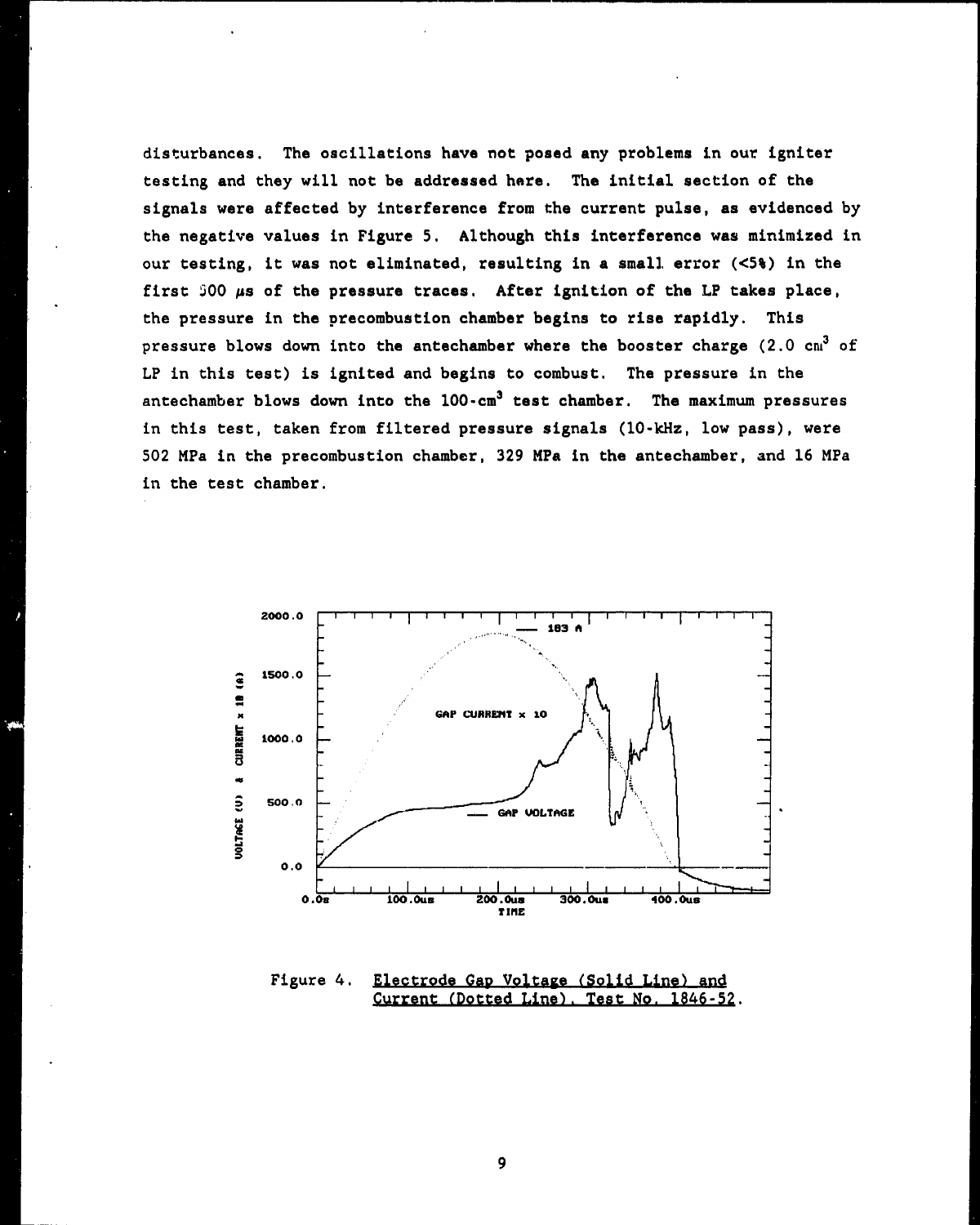

Figure 5. Precombustion Chamber (Solid Line) and Antechamber (Dotted Line) Pressures. Test No. 1846-52.

Figures 6 to 8 show the precombustion chamber, antechamber, and test chamber pressures for five tests that were performed while staging up to the maximum booster charge of 2.5  $cm^3$ . The pressures shown in Figures 6 to 8 were filtered with a 10-kHz, low pass digital filter. The second large peak on the precombustion chamber pressure, shown in Figure 6 at about 700  $\mu$ s, is due to the blow back of the gases from the combustion in the antechamber. The antechamber pressure rise rate in Test No. 1846-47, Figure 7, is slower than that of the other tests because no afterburner was installed in that test. Figure 8 shows the pressure produced in the  $100$ -cm<sup>3</sup> test chamber in the same five tests. The average test chamber pressure rise time (10-90%) was 3.55 ms, about 5.4 MPa/ms for Test No. 1846-53, in these five tests. The rise rate was within the desired range of 4 to 8 MPa/ms. The results of these five tests demonstrated very good overall operation of the Two-Stage Igniter. A repeatability series was not performed, however, the precombustion chamber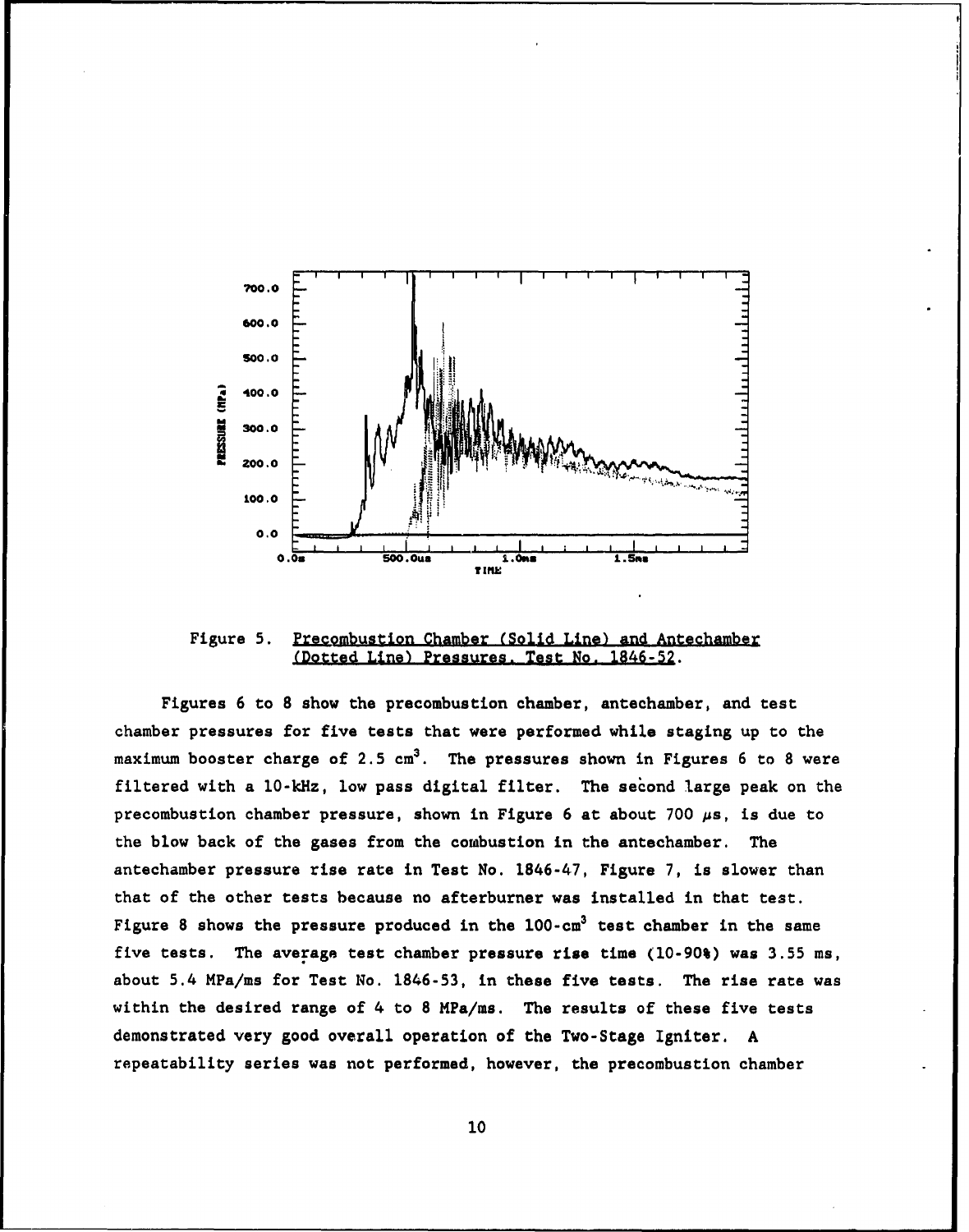pressures in these five tests were reasonably repeatable. However, the repeatability is most important in the test chamber and, to a lesser extent, the antechamber. A repeatability series is planned for future tests.







Figure 7. Filtered Antechamber Pressures.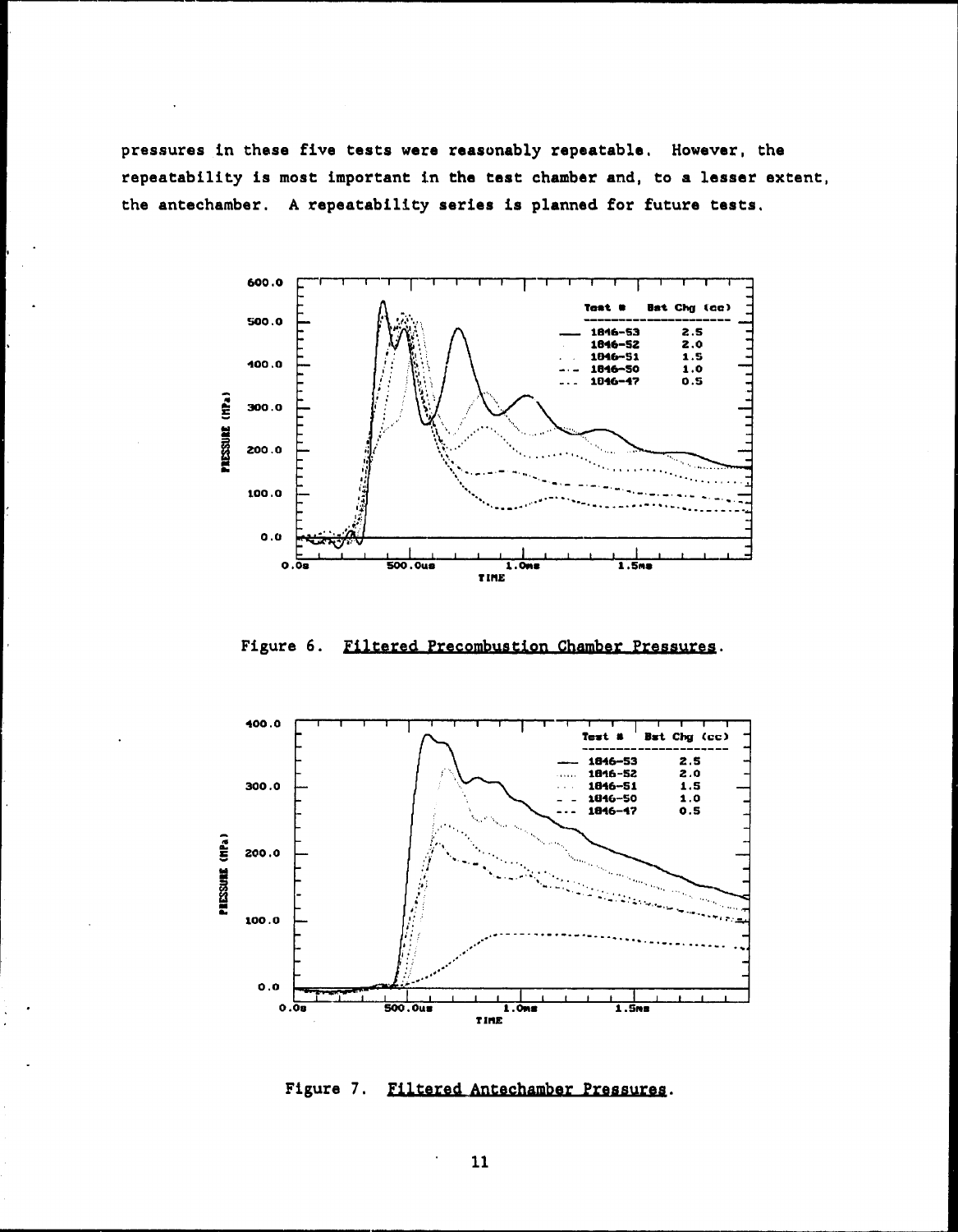

Filtered Test Chamber Pressures. Figure 8.

Before performing a repeatability series, tests to ignite the LP without forming an arc during the alectric discharge through the propellant were conducted. This type of "arcless" ignition was demonstrated previously (DeSpirito et al., 1987; Klingenberg et al., 1989; Klingenberg et al., 1990a; DeSpirito et al., 1990) and, if it could be shown to be repeatable, it would be the desired mode of ignition because of the potential of reduced electrode wear. Figures 9 to 12 show the results from Test No. 1846-57, which successfully demonstrated arcless ignition. A booster charge of 1.0 cm<sup>3</sup> was used in this test. The pressures shown in Figures 10 to 12 are compared to those obtained in Test No. 1846-50, which were also performed with a  $1.0 \text{ cm}^3$ booster charge but involved ignition with an arc breakdown. Figure 9 shows the electrode gap voltage and current. No arc was observed, as would be evidenced by a decrease in voltage like that shown in Figure 4. The voltage drops to zero at the end of the pulse, about 400  $\mu$ s, because, as described above, the pulse former circuitry drains the charge from the circuit at the normal short circuit pulse width. It can be seen from Figures 10 to 12 that, although there is a delay in the precombustion chamber and antechamber pressures during arcless ignition, the resulting pressure in the test chamber is comparable. The delay in the time at which the rise of pressure in the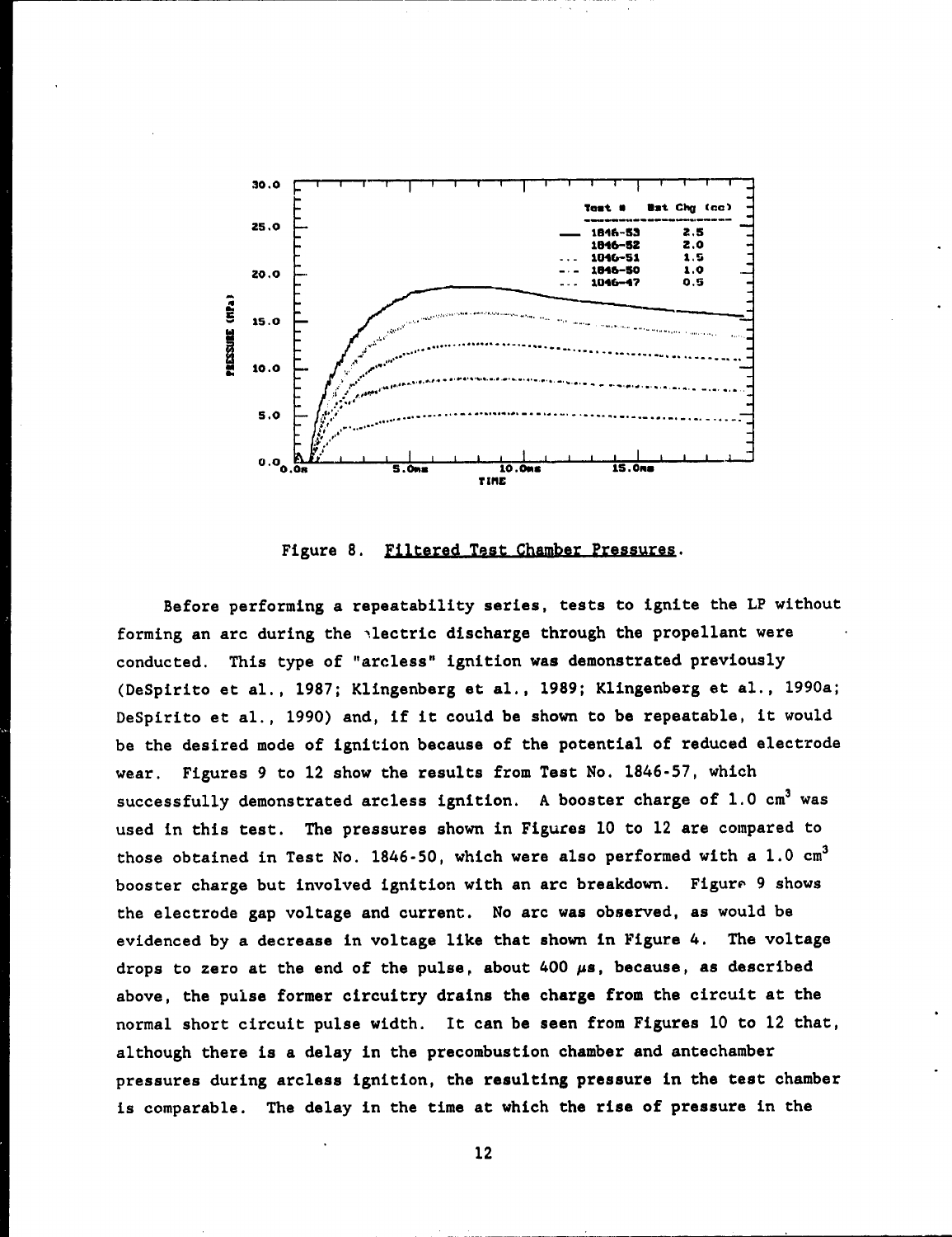test chamber occurs, Figure 12, would not pose a problem because the pressure rise rate is the more important parameter. The relatively long delay (about 500  $\mu$ s) of the ignition of the LP booster charge in the antechamber (Figure 11) could be controlled by the design of the afterburner chamber (Figure 3). The size of the afterburner chamber and the gap between it and the inertial column orifice has been shown to allow some control of the ignition of the booster charge (Giovanetti et al., 1989).



Figure 9. Electrode Gap Voltage (Solid Line) and Current (Dotted Line) in "arcless" ignition test. Test No. 1846-57.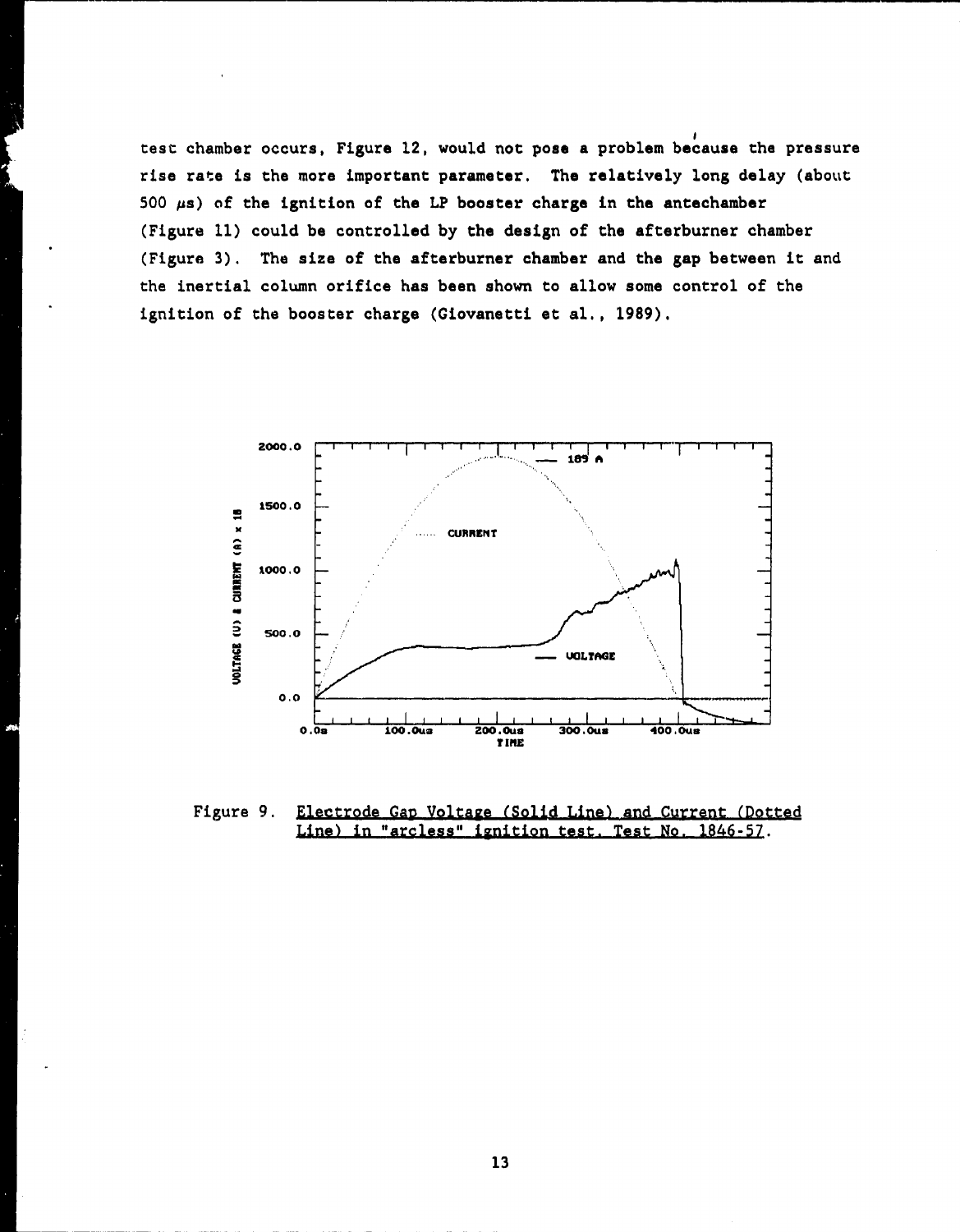

Figure 10. Precombustion Chamber Pressure in "arcless" ignition test. Test No. 1846-57. (Solid Line) and test with arc breakdown. Test No. 1846-50 (Dotted Line).



Figure 11. Antechamber Pressure in "arcless" ignition test. Test No. 1846-57. (Solid Line) and test with arc breakdown. Test No. 1846-50 (Dotted Line).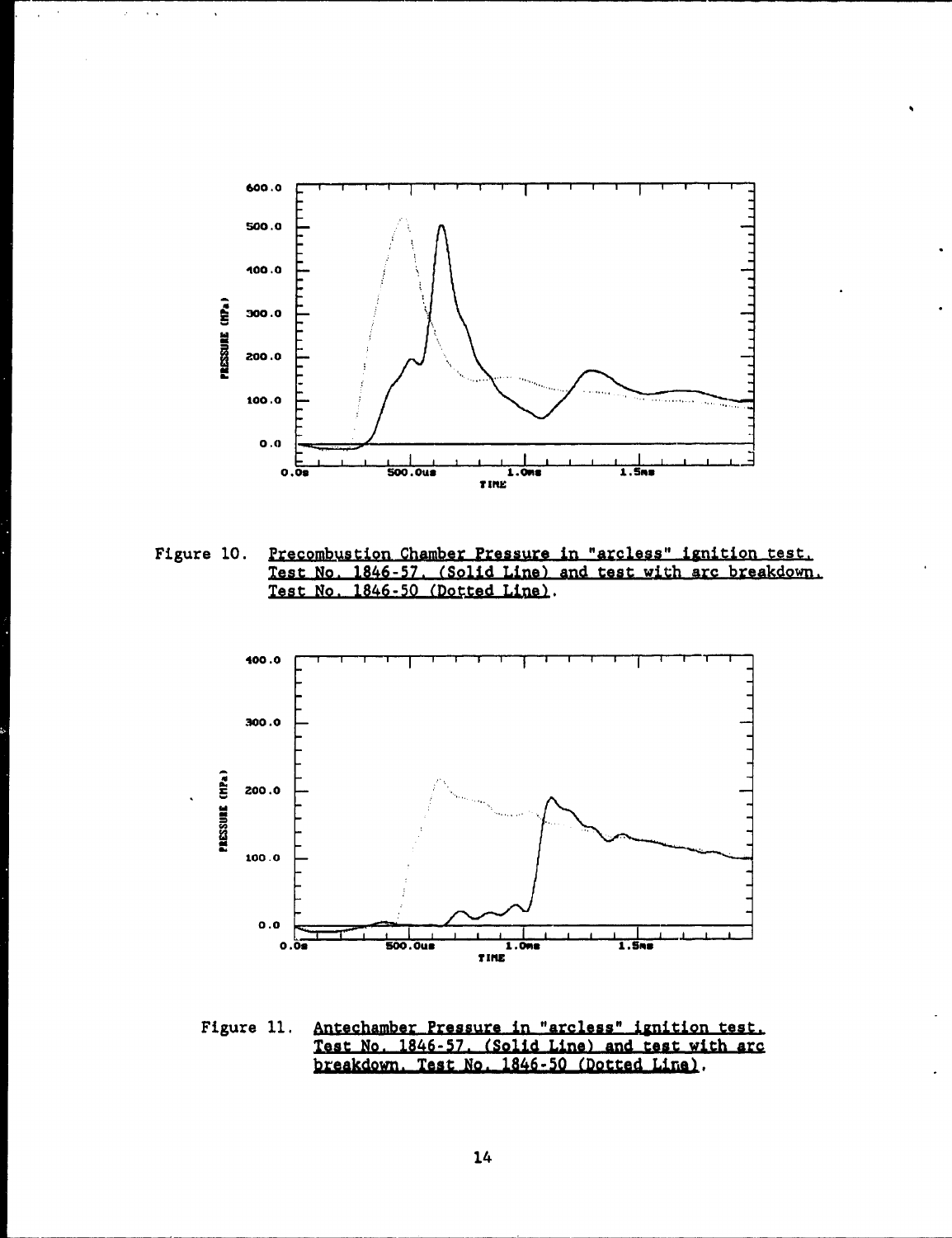

Figure 12. Test Chamber Pressure in "arcless" ignition test. Test No. 1846-57. (Solid Line) and test with arc breakdown. Test No. 1846-50 (Dotted Line).

Although the results of the arcless ignition test were very encouraging, a repeatability series using arcless ignition must be performed. In addition, guidelines for obtaining arcless ignition in this type of configuration should be established. The only change made to obtain arcless ignition in Test No. 1846-57 was an increase in the length of the center electrode from 5.36 **mm** to 7.14 mm. However, the discharge circuit pulse characteristics, i.e., capacitance and inductance, must also be in the proper regime in order to control the discharge energy and prevent the arc from occurring.

#### 4. CONCLUSIONS

Test results from a two-stage, electrical LP igniter were described. Two critical areas were identified relating to the operation of the igniter. The first is the confinement of the LP in the ignition cavity, or precombustion chamber. The second is the interaction of the gases venting from the precombustion chamber with the LP booster charge in the antechamber. Both problems were overcome with small modifications to the design of the igniter.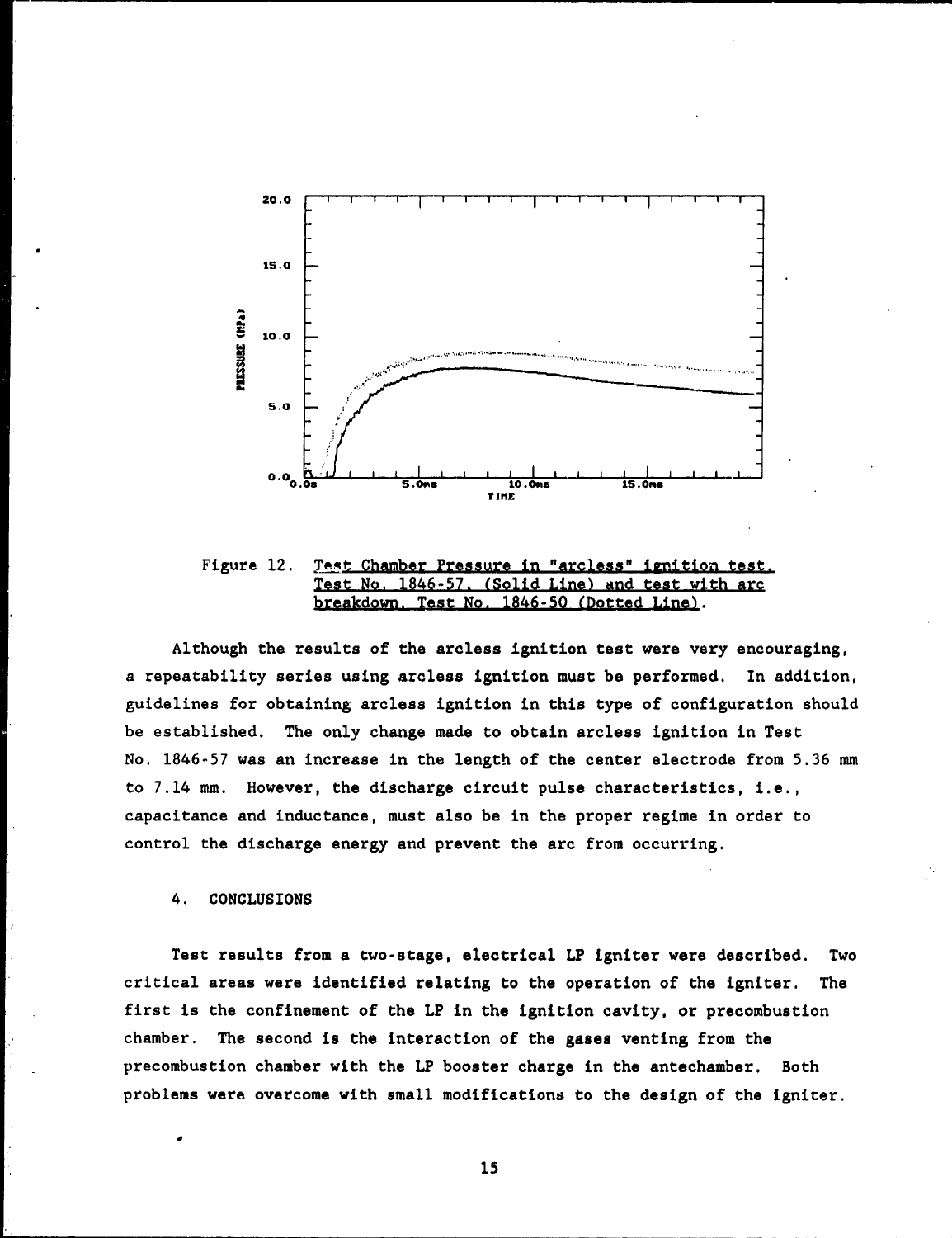Typical electrode gap voltage and current traces were presented. The maximum voltage ranged from approximately 1000 to 1500 V and the maximum current ranged from approximately 175 to 185 A. The energy that was dissipated into the igniter ranged from 21 to 30 J, with only **10** to 30 percent of this energy due to the arc phase of the discharge. Typical precombustion chamber, antechamber, and test chamber pressure traces were presented. The maximum pressures were 502 MPa in the precombustion chamber, 329 MPa in the antechamber, and 16 MPa in the test chamber. The results of five tests staging up to the maximum booster charge of 2.5 **cm3** were also presented. The average test chamber pressure rise time in these five tests was 3.55 ms, or about 5.4 MPa/ms in the test at maximum charge. This was within the desired range of 4 to 8 MPa/ms. The results of these five tests demonstrated very good overall operation of the Two-Stage Igniter. A test successfully demonstrating arcless ignition was also presented. The performance (i.e., the precombustion chamber, antechamber, and test chamber pressures) with arcless ignition was comparable to that achieved in arc-based ignition tests. The demonstration of the feasibility of arcless ignition in a practical igniter configuration warrants its further investigation as a potential method of ignition.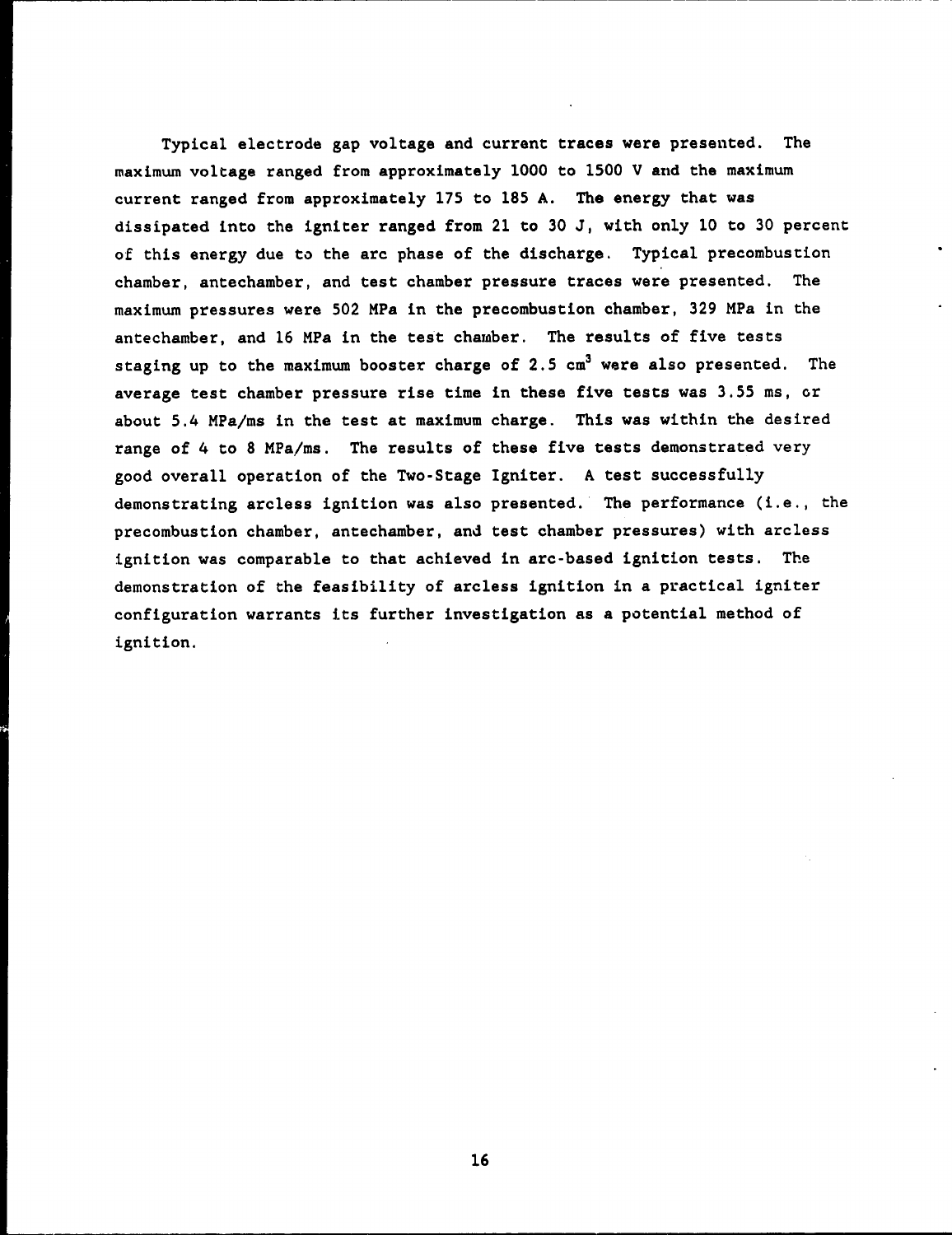#### 5. REFERENCES

- Carleton, F.B., Cheriyan, G.K., Klein, N., and Weinberg, F.J., "Plasma Propellant Jet Ignition," Proceedings Twenty-First Symposium (Intern) on Combustion, p. 1885, 1986.
- Carleton, F.B., Cheriyan, G., Klein, N., and Weinberg, F.J., "Optical Studies of Electrical Discharge-Liquid Propellant Interactions," U.S. Army Ballistic Research Laboratory, Aberdeen Proving Ground, Md., Technical Report BRL-TR-2706, January 1986.
- Carleton, F.B., Klein, N., and Weinberg, F.J., "Liquid Propellants in Pulsed Plasma Jet Igniters," Combust. Sci. and Tech., Vol 56, pp. 85-99, 1987.
- Decker, M.M., Klein, N., Freedman, E., Leveritt, C.S., Wojciechowski, J.Q., "HAN-Based Liquid Gun Propellants: Physical Properties," U.S. Army Ballistic Research Laboratory, Aberdeen Proving Ground, Md., Technical Report BRL-TR-2864, November 1987.
- DeSpirito, J., Knapton, J.D., and Stobie, I.C., "Progress Report on Electrical Ignition of Liquid Propellants for Application in Regenerative Liquid Propellant Guns," Proceedings of the 24th JANNAF Combustion Meeting, CPIA Publication 476, Vol. III, p 361, October 1987.
- DeSpirito, J., and Knapton, J.D., "Ignition Methods for a 155-mm Regenerative Injection Liquid Propellant Gun," U.S. Army Ballistic Research Laboratory, Aberdeen Proving Ground, Md., Technical Report BRL-MR-3663, February 1988.
- DeSpirito, J., Knapton, J.D., Reeves, P., "Electrical Ignition of LGP 1846 in a Two-Stage Igniter," U.S. Army Ballistic Research Laboratory, Aberdeen Proving Ground, Md., Memorandum Report BRL-MR-3748, April 1989.
- DeSpirito, J., Knapton, J.D., Reeves, P., "Test Results from a Liquid Propellant Igniter for Regenerative Liquid Propellant Guns," Proceedings of the 26th JANNAF Combustion Meeting, CPIA Publication 529, Vol. I, pp. 233-243, October 1989.
- DeSpirito, J., Reeves, G.P., and Knapton, J.D., "Electrical Ignition of Liquid Gun Propellant 1846 in a Ballistic Environment," Proceedings of the 12th International Symposium on Ballistics, Vol. II, pp. 61-70, October-November 1990.
- Freedman, E., "Thermodynamic Properties of Military Gun Propellants," in **gun** Propulsion Technology, Ed. Stiefel, L., Progress in Astronautics and Aeronautics, AIAA, Vol 109, pp.103-132, 1988.
- Giovanetti, A.J., Jardine, K.J., and DeSpirito, J., "Development of Ignition Systems for Regenerative Liquid Propellant Guns," Proceedings **of** the 25th JANNAF Combustion Meeting, CPIA Publication 498, Vol. IV, p 201, October 1988.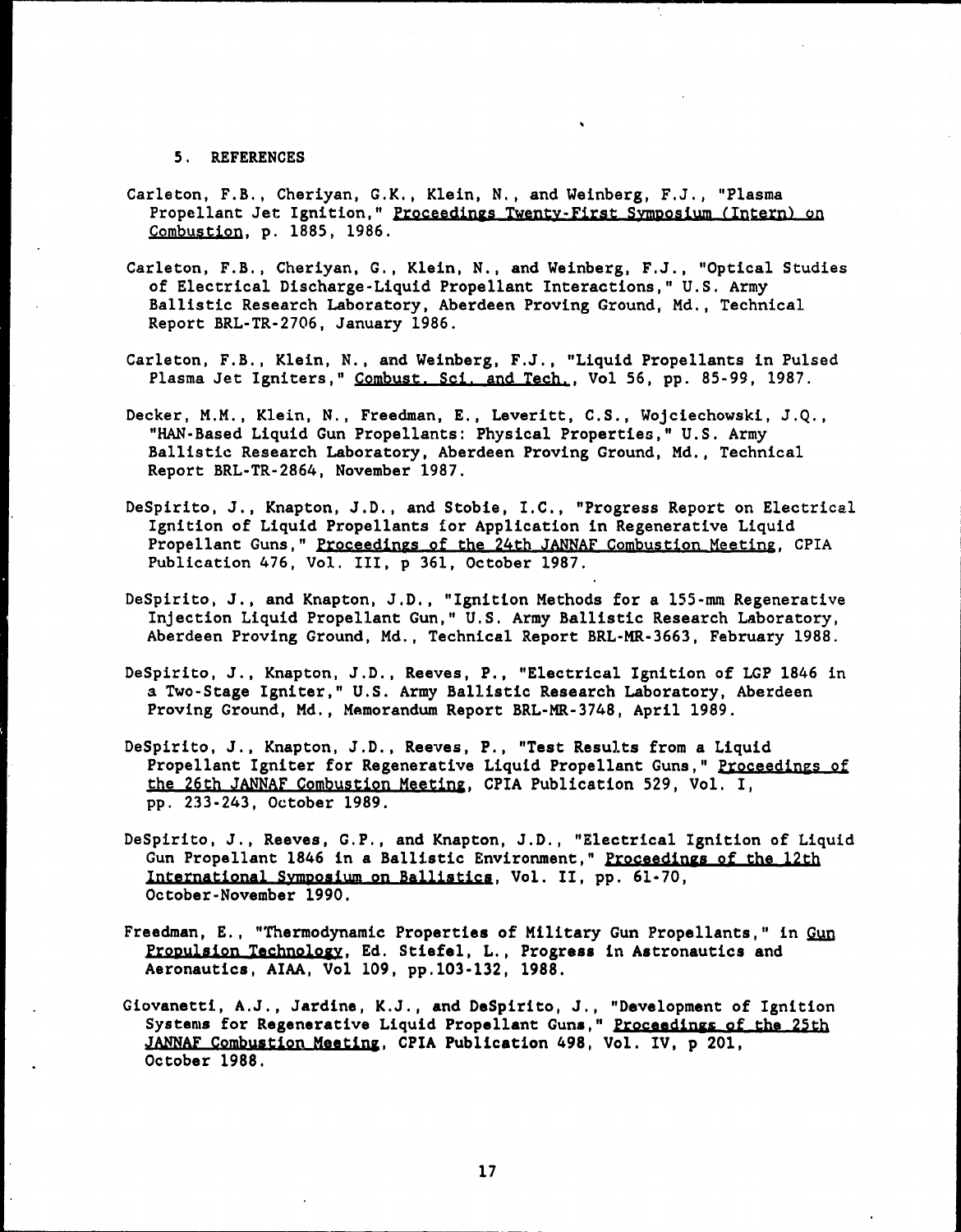- Giovanetti, A.J. and Jardine, K.J., "Development of a Multiple-Shot Ignition System for a 30-mm Regenerative Liquid Propellant Cannon," Proceedings of the 26th JANNAF Combustion Meeting, CPIA Publication 529, Vol. III, p. 253, October 1989.
- Kirshner, H.A. and Stiefel, L., "Spark Initiation of Alkyl Nitrate Monopropellants," Frankford Arsenal, Philadelphia, Pa., Frankford Arsenal Report R-1882, April 1968.
- Klingenberg, G., Rockstroh, H., Knapton, J.D., DeSpirito, J., and Frieske, H.J., "Electrical Ignition of HAN-Based Liquid Propellants," Proceedings of the llth International Symposium on Ballistics, May 1989.
- Klingenberg, **G.,** Rockstroh, H., Knapton, J.D., DeSpirito, J., and Frieske, H.J., "Investigation of Liquid Gun Propellants: Electrical. Ignition of LGP 1846," J. Propellants. Explosives. Pyrotechnics, Vol. 15, pp. 103-114, June 1990.
- Klingenberg. **G.,** Frieske, H.J., and Rockstroh, H., "Electrical Ignition of HAN-based Liquid Propellants," U.S. Army Ballistic Research Laboratory, Aberdeen Proving Ground, Md., Contractor Report BRL-CR-639, August 1990.
- Mandzy, **J.,** Cushman, P.G., and Magoon, I., "Technical Notes on Scaling Investigation of Concept VI," U.S. Army Ballistic Research Laboratory, Aberdeen Proving Ground, Md., Contractor Report BRL-CR-580, August 1987.